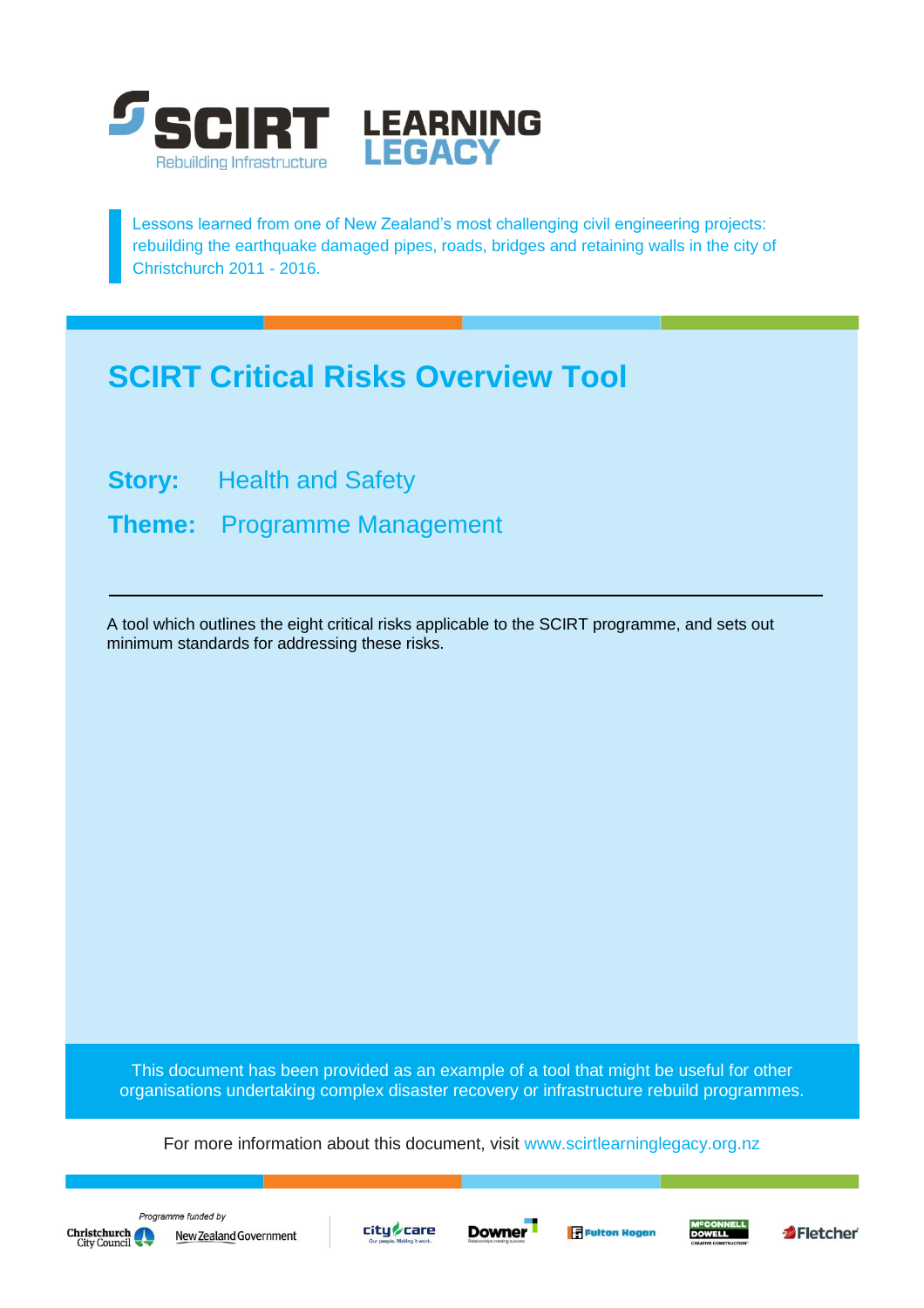

This work is licensed under a Creative Commons Attribution 3.0 New Zealand License.

The authors, and Stronger Christchurch Infrastructure Rebuild Team (SCIRT) have taken all reasonable care to ensure the accuracy of the information supplied in this legacy document. However, neither the authors nor SCIRT, warrant that the information contained in this legacy document will be complete or free of errors or inaccuracies. By using this legacy document you accept all liability arising from your use of it. Neither the authors nor SCIRT, will be liable for any loss or damage suffered by any person arising from the use of this legacy document, however caused.



Programme funded by New Zealand Government









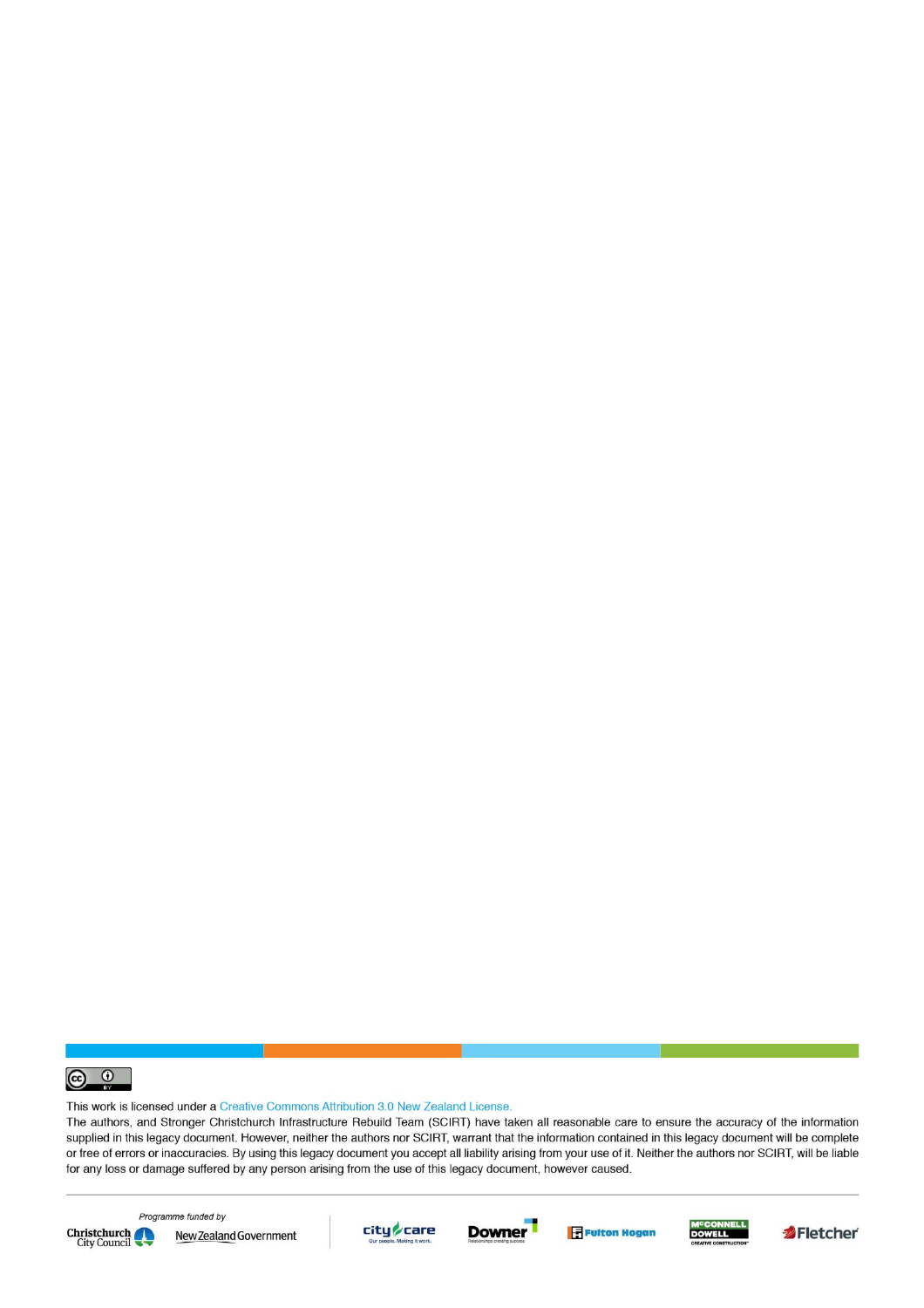### **SCIRT Critical Risks Overview Tool**

## **Background**

In January 2014, the SCIRT Board identified these eight critical risks as the top Safety Critical Risks for SCIRT employees. The Safety Leadership Group (SLG) agreed and discussed the requirements below as being the minimu standard for addressing this Risk on SCIRT projects. The following requirements have been approved by the SCIRT Tactical Leadership Group (TLG).

- 1. Scope and application
- 2. Hazards Involved
- 3. Concept Design
- 4. Detailed design and TOC stage
- 5. Pre-construction/ mobilisation stage
- 6. Training and competency
- 7. Fitness for use plant, equipment and tools
- 8. Management of change
- 9. Safe Operation
- 10. Emergency management
- 11. Incident management, reporting and investigation
- 12. Useful documents
- 13. SCIRT resources
- 14. Acronyms and definitions

The Minimum Standards are set out in the following chapters:

| General                                                                          | <b>Service strikes</b>                                            | <b>Mobile plant and</b>                                       | <b>TM and Public</b>                                                | <b>Lifting operations</b>                                          | <b>Trenches &amp;</b>                                                     | <b>Confined spaces</b>                                      | <b>Powered plant &amp; tools</b>                                      | <b>Height &amp; Depth</b>                                          |
|----------------------------------------------------------------------------------|-------------------------------------------------------------------|---------------------------------------------------------------|---------------------------------------------------------------------|--------------------------------------------------------------------|---------------------------------------------------------------------------|-------------------------------------------------------------|-----------------------------------------------------------------------|--------------------------------------------------------------------|
|                                                                                  |                                                                   | people interface                                              | <b>Interface</b>                                                    |                                                                    | excavations                                                               |                                                             |                                                                       |                                                                    |
| 1. Scope and<br>application                                                      | A. Set the minimum<br>standard for<br>managing the risks          | A. Set the minimum<br>standard for<br>managing the risks      | Set the minimum<br>А.<br>standard for<br>managing the risks         | Set the minimum<br>standard for<br>managing the risks              | A. Set the minimum<br>standard for<br>managing the risks                  | Set the minimum<br>А.<br>standard for<br>managing the risks | Set the minimum<br>standard for<br>managing the risks                 | Set the minimum<br>A.<br>standard for<br>managing the risks        |
| Set the minimum<br>А.<br>standard for<br>managing the risks<br>from ZZZ on SCIRT | from working<br>around live services<br>on SCIRT projects.        | from interface<br>between mobile<br>plant and<br>employees on | from interface<br>between SCIRT<br>work sites and<br>employees with | from lifting,<br>operations on<br>SCIRT projects.                  | from working in<br>trenches and open<br>excavations on<br>SCIRT projects. | from working in<br>confined spaces on<br>SCIRT projects.    | from working with<br>powered plant and<br>tools on SCIRT<br>projects. | from working at<br>heights or above<br>depth on SCIRT<br>projects. |
| projects.                                                                        | B. For clarity, the<br>following                                  | SCIRT projects.                                               | Traffic and the<br>general public.                                  | B. For clarity, the<br>following                                   | For clarity, the<br>B.                                                    | For clarity, the<br>В.<br>following                         | B. For clarity, the                                                   | B. For clarity, the                                                |
| B. For clarity, the<br>following                                                 | requirements apply<br>to:                                         | For clarity, the<br>В.<br>following                           | For clarity, the<br>В.                                              | requirements apply<br>to:                                          | following<br>requirements apply                                           | requirements apply<br>to:                                   | following<br>requirements apply                                       | following<br>requirements apply                                    |
| requirements<br>apply to: XXXX                                                   | (a) A service $=$ any<br>non-redundant<br>pipe, duct, cable,      | requirements apply<br>to:                                     | following<br>requirements apply<br>to:                              | (a) Lifting and rigging<br>operations for the<br>purpose of moving | to:<br>(a) Trench excavations<br>are those where                          | (a) An enclosed or<br>partially enclosed                    | to:<br>(a) Powered plant or<br>tools are actuated                     | to:<br>(a) Work at height<br>means working in a                    |
| The following is<br>C.<br>outside the scope                                      | used to convey a<br>utility or                                    | (a) Self-propelled<br>mobile plant and                        | (a) Traffic comprising<br>all modes of                              | and placing loads<br>on SCIRT projects                             | the horizontal<br>width at ground                                         | space that is not<br>intended or                            | by an additional<br>power source and                                  | place where a<br>person could be                                   |
| of this document:<br><b>YYY</b>                                                  | commodity needed<br>or required by the<br>public (such as         | equipment that is<br>used for transport,<br>operation and     | transport (e.g.:<br>cars, buses,<br>bicycles, wheel                 |                                                                    | level is less than<br>the vertical depth<br>of the deeper side            | designed primarily<br>for human<br>occupancy, within        | mechanism other<br>than the solely<br>manual labour                   | injured if they fell<br>from one level to<br>another. This can     |
|                                                                                  | water, waste<br>water, storm                                      | maintenance on<br>SCIRT projects.                             | chairs,<br>pedestrians)                                             |                                                                    | (c) Open excavations<br>are wider than                                    | which there is a<br>risk of one or more                     | used with hand<br>tools. The most                                     | be above or below<br>ground level.                                 |
|                                                                                  | water, electricity,<br>gas, telecom, etc)<br>(b) Services located | Examples include:<br>cranes, light<br>vehicles, diggers,      | (b) The general public<br>being people not<br>involved in SCIRT     |                                                                    | trenches and<br>include<br>foundations,                                   | of the following:<br>(b) An oxygen<br>concentration         | common types of<br>power tools use<br>electric motors.                | Examples are:<br>access to<br>machinery or                         |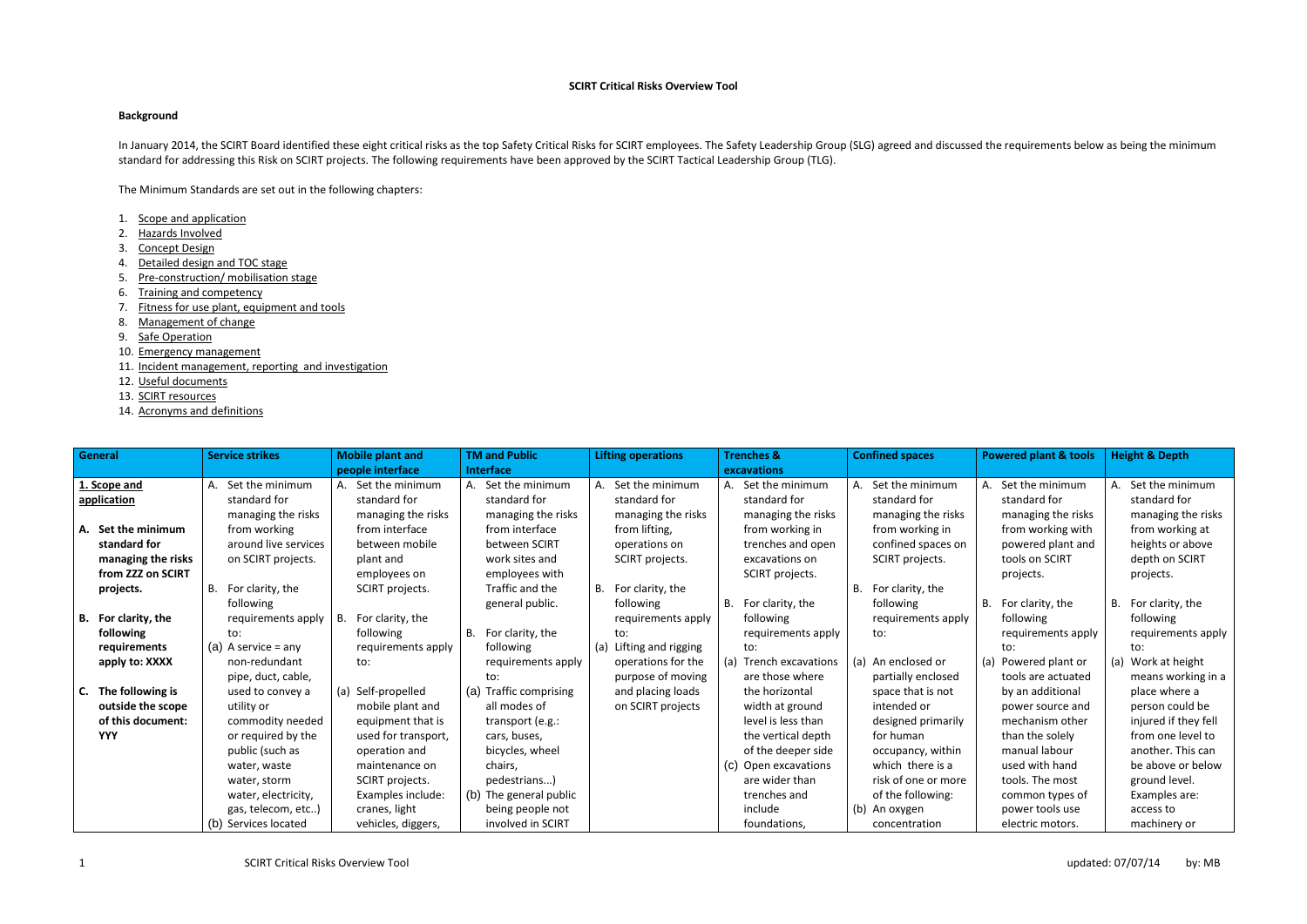|                                                                    | underground and<br>above ground<br>(c) Includes services<br>public and<br>residential<br>property             | cranes, forklifts,<br>drill rigs, trucks,<br>hydro excavation<br>trucks, roading<br>works plant, water<br>trucks, etc<br>(d) Operation of<br>Mobile plant within<br>the area bounded<br>by the Traffic<br>Management Plan<br>(TMP) and the<br>interface with the<br>work site<br>employees<br>The following is<br>C.<br>outside the scope<br>of this document:<br>(a) Operation of<br>mobile plant<br>outside the area<br>bounded by the<br>TMP and interface<br>with the public.<br>(Ref: CR#3) | related work<br>C.<br>The following is<br>outside the scope<br>of this document:<br>(a) Transport of SCIRT<br>employees to and<br>from work sites |                                                                                                                                 | building sites and<br>the like<br>C. The following is<br>outside the scope<br>of this document:<br>(a) Work in Confined<br>Spaces (Ref: CR#7)<br>(b) access to and<br>working around<br>trenches and<br>excavations (Ref:<br>CR#8")<br>(c) Work with Mobile<br>Plant (Ref: CR#2")<br>(d) Work around<br>services (Ref:<br>CR#1" | outside the safe<br>oxygen range.<br>(c) A concentration of<br>airborne<br>contaminant that<br>may cause<br>impairment, loss of<br>consciousness or<br>asphyxiation.<br>(d) A concentration of<br>flammable airborne<br>contaminant that<br>may cause injury<br>from fire or<br>explosion.<br>(e) Engulfment in a<br>stored free-flowing<br>solid or a rising<br>level of liquid that<br>may cause<br>suffocation or<br>drowning.<br>(f) If there is<br>uncertainty, than<br>the operation will<br>be treated as a<br>Confined Space.<br>Examples of<br>confined space<br>situations on SCIRT<br>projects: manholes,<br>pipes,<br>C.<br>The following is<br>outside the scope<br>of this document:<br>(a) Work in trenches<br>and open<br>excavations (Ref: | Internal<br>combustion<br>engines and<br>compressed air are<br>also commonly<br>used Examples<br>include: concrete<br>saws, air<br>compressors,<br>generators,<br>compactors,<br>ramset guns,<br>grinders, pipe<br>bursting plant, etc.<br>C. The following is<br>outside the scope<br>of this document:<br>(a) Work with mobile<br>plant (Ref: CR#2) | facilities, work on<br>structures like<br>bridges or Pump<br>Stations, working<br>above a trench.<br>C. The following is<br>outside the scope<br>of this document:<br>(a) Work within a<br>trench, open<br>excavations,<br>confined spaces<br>mobile plant (Ref:<br>CR#5 and CR#7) |
|--------------------------------------------------------------------|---------------------------------------------------------------------------------------------------------------|--------------------------------------------------------------------------------------------------------------------------------------------------------------------------------------------------------------------------------------------------------------------------------------------------------------------------------------------------------------------------------------------------------------------------------------------------------------------------------------------------|---------------------------------------------------------------------------------------------------------------------------------------------------|---------------------------------------------------------------------------------------------------------------------------------|---------------------------------------------------------------------------------------------------------------------------------------------------------------------------------------------------------------------------------------------------------------------------------------------------------------------------------|-------------------------------------------------------------------------------------------------------------------------------------------------------------------------------------------------------------------------------------------------------------------------------------------------------------------------------------------------------------------------------------------------------------------------------------------------------------------------------------------------------------------------------------------------------------------------------------------------------------------------------------------------------------------------------------------------------------------------------------------------------------|-------------------------------------------------------------------------------------------------------------------------------------------------------------------------------------------------------------------------------------------------------------------------------------------------------------------------------------------------------|------------------------------------------------------------------------------------------------------------------------------------------------------------------------------------------------------------------------------------------------------------------------------------|
| 2. Hazards involved<br><b>Hazards and</b><br>injury<br>description | A. The following<br>Hazards can result<br>in serious harm<br>injuries:                                        | The following<br>A.<br>Hazards can result<br>in serious harm<br>injuries:                                                                                                                                                                                                                                                                                                                                                                                                                        | The following<br>А.<br>Hazards can result<br>in serious harm<br>injuries:                                                                         | A. The following<br>Hazards can result<br>in serious harm<br>injuries:                                                          | A. The following<br>Hazards can result<br>in serious harm<br>injuries:                                                                                                                                                                                                                                                          | CR#5)<br>A. The following<br>Hazards can result<br>in serious harm<br>injuries:                                                                                                                                                                                                                                                                                                                                                                                                                                                                                                                                                                                                                                                                             | A. The following<br>Hazards can result<br>in serious harm<br>injuries:                                                                                                                                                                                                                                                                                | A. The following<br>Hazards can result<br>in serious harm<br>injuries:                                                                                                                                                                                                             |
|                                                                    | (a) Underground<br>services when<br>excavating<br>(b) Overhead services<br>when moving,<br>operating, placing | (a) Being crushed by<br>mobile plant<br>(reversing, pinned<br>against)<br>(b) Sustaining fractures<br>from falls while                                                                                                                                                                                                                                                                                                                                                                           | Employees being<br>(a)<br>crushed by Traffic<br>(b) Members of the<br>public exposed to<br>work site hazards<br>(mobile plant, falls,             | (a) Crushing and being<br>pinned by a load<br>(b) Crushing by tipping<br>of lifting plant or<br>equipment<br>Strike to overhead | (a) Entrapment during<br>Trench collapse<br>(b) Contaminated<br>ground and toxic<br>gases and fumes<br>(c) Exposed live                                                                                                                                                                                                         | (a) Engulfment of a<br>person by solid or<br>liquid that is stored<br>within the confined<br>space<br>(b) Explosions or                                                                                                                                                                                                                                                                                                                                                                                                                                                                                                                                                                                                                                     | (a) Lacerations,<br>crushing and burns<br>from moving parts<br>(b) Burns from electric<br>shock<br>Death from<br>(c)                                                                                                                                                                                                                                  | (a) Falls when climbing<br>on top of plant and<br>facilities for access<br>or maintenance<br>(b) Falls from working<br>on elevated                                                                                                                                                 |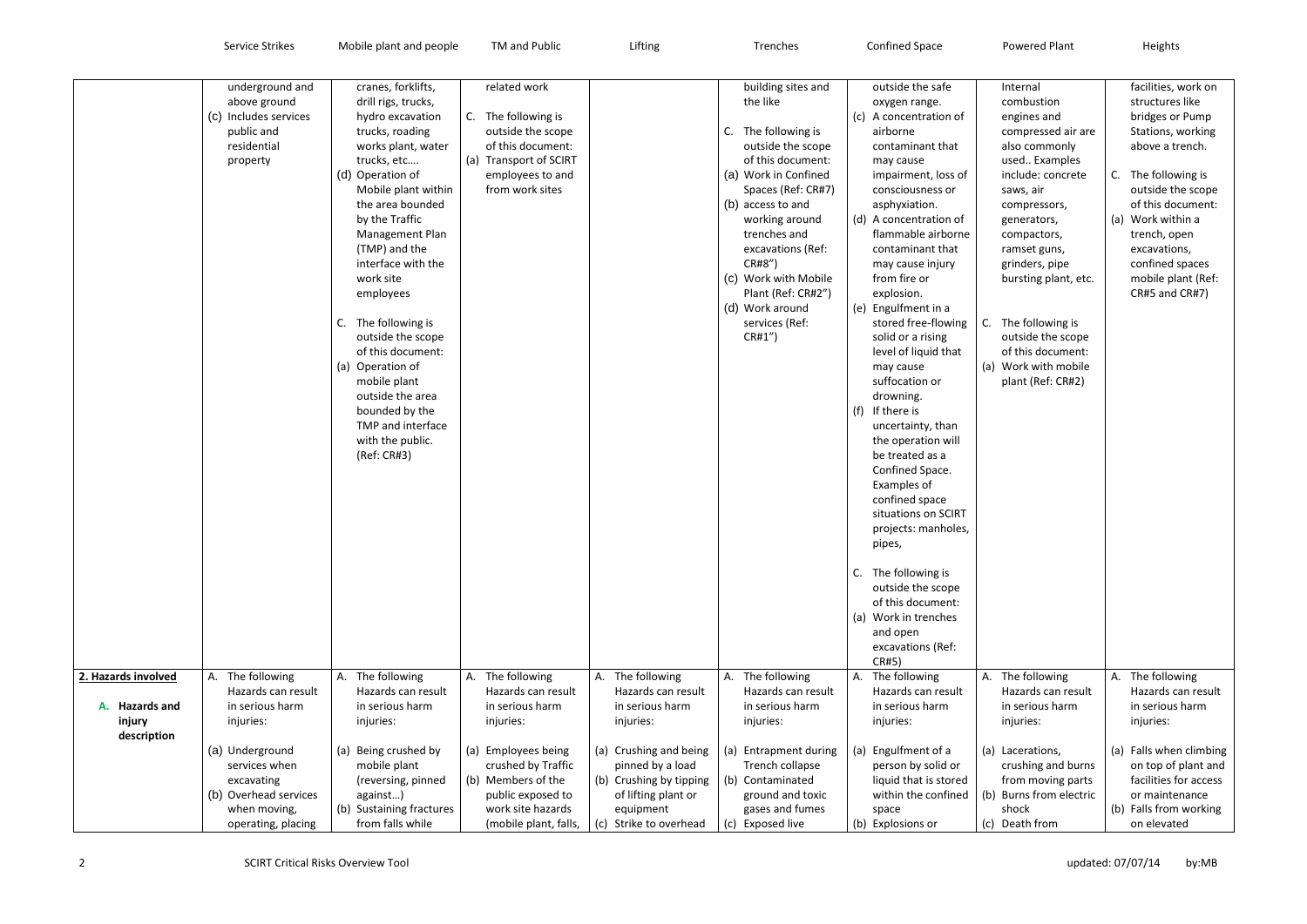Service Strikes Mobile plant and people TM and Public Lifting Lifting Trenches Confined Space Powered Plant Heights

|                                                                                                                                                                                                                                                                                 | mobile plant<br>B. This can result in<br>fatality through<br>electrocution or<br>explosions, and<br>traumatic body<br>injuries including<br>burns, fractures,<br>paralysis.                                                                                                                  | accessing,<br>operating or<br>maintaining plant<br>(c) Fractures when hit<br>by moving pieces of<br>plant (swing zone,<br>pinned against)                                                                                                    | etc.) and being<br>injured                                                                                                                                                                                                                                                                                          | services                                                                                                                                                                                                                                                                 | services<br>(d) Difficult access and<br>egress in<br>emergency<br>situations<br>(e) Falling equipment<br>and debris into<br>excavation                                                                                                                                 | impairment due to<br>atmospheric<br>hazards (high or<br>low oxygen levels,<br>contaminants in<br>the atmosphere)<br>(c)<br>Difficult access and<br>egress and<br>emergency<br>situations                                                                         | electrocution<br>(d) Injury from stored<br>energy<br>(compressed air,<br>hydraulic,<br>pneumatic.)<br>(e) Radiation burns<br>(f) Toxic gases<br>(g) Explosive charges                                                                                  | structures (bridges,<br>walls etc.)<br>(c) Falls into to<br>trenches and<br>excavations<br>(d) Falls when access<br>and egress to<br>trenches,<br>excavations and<br>structures                                                                         |
|---------------------------------------------------------------------------------------------------------------------------------------------------------------------------------------------------------------------------------------------------------------------------------|----------------------------------------------------------------------------------------------------------------------------------------------------------------------------------------------------------------------------------------------------------------------------------------------|----------------------------------------------------------------------------------------------------------------------------------------------------------------------------------------------------------------------------------------------|---------------------------------------------------------------------------------------------------------------------------------------------------------------------------------------------------------------------------------------------------------------------------------------------------------------------|--------------------------------------------------------------------------------------------------------------------------------------------------------------------------------------------------------------------------------------------------------------------------|------------------------------------------------------------------------------------------------------------------------------------------------------------------------------------------------------------------------------------------------------------------------|------------------------------------------------------------------------------------------------------------------------------------------------------------------------------------------------------------------------------------------------------------------|--------------------------------------------------------------------------------------------------------------------------------------------------------------------------------------------------------------------------------------------------------|---------------------------------------------------------------------------------------------------------------------------------------------------------------------------------------------------------------------------------------------------------|
| 3. Concept design<br>A. Involves the Design<br><b>Team and DT ECI</b>                                                                                                                                                                                                           | A. Together, the<br>Delivery Team ECI<br>Representative and<br>the Design Team:                                                                                                                                                                                                              | Together, the<br>А.<br>Delivery Team ECI<br>Representative and<br>the Design Team:                                                                                                                                                           | Together, the<br>А.<br>Delivery Team ECI<br>Representative and<br>the Design Team:                                                                                                                                                                                                                                  | A. Together, the<br>Delivery Team ECI<br>Representative and<br>the Design Team:                                                                                                                                                                                          | A. Together, the<br>Delivery Team ECI<br>Representative and<br>the Design Team:                                                                                                                                                                                        | Together, the<br>А.<br>Delivery Team ECI<br>Representative and<br>the Design Team:                                                                                                                                                                               | A. Together, the<br>Delivery Team ECI<br>Representative and<br>the Design Team:                                                                                                                                                                        | Together, the<br>А.<br>Delivery Team ECI<br>Representative and<br>the Design Team:                                                                                                                                                                      |
| representative<br><b>Define the Critical</b><br>В.<br><b>Risks on the</b><br>project<br><b>Risk identified and</b><br>C.<br>evaluated<br><b>Risk assessment</b><br>D.<br>recorded in the<br><b>Project Risk</b><br><b>Register</b><br><b>Consider early</b><br>Е.<br>options to | B. Define possible<br>situations involving<br>work around live<br>services;<br>C. Identify and<br>evaluate the risks<br>relating to work<br>around live<br>services, including<br>the fragility, age<br>and type of existing<br>infrastructure;<br>D. document the Risk<br>Assessment in the | B. Define possible<br>situations involving<br>work with Mobile<br>Plant;<br>C. Identify and<br>evaluate the risks<br>relating to wok<br>around Mobile<br>Plant;<br>D.<br>document the Risk<br>Assessment in the<br>Project Risk<br>Register; | B. Define possible<br>situations involving<br>work around Traffic<br>and the Public;<br>$C_{\cdot}$<br>Identify and<br>evaluate the Risks<br>relating to Traffic<br>Management and<br>Public interface, for<br>employees and the<br>general public;<br>D.<br>document the Risk<br>Assessment in the<br>Project Risk | B. Define possible<br>situations involving<br>lifting and slinging;<br>C. Identify and<br>evaluate the risks<br>relating to Lifting<br>Operations - and<br>interaction with<br>site employees;<br>D. document the Risk<br>Assessment in the<br>Project Risk<br>Register; | B. Define possible<br>situations involving<br>work in trenches<br>and excavations;<br>C. Identify and<br>evaluate the Risks<br>relating to Work in<br>Trenches and<br>Excavations;<br>document the Risk<br>D.<br>Assessment in the<br><b>Project Risk</b><br>Register; | B. Define possible<br>situations of<br>confined space;<br>C.<br>Identify and<br>evaluate the risks<br>relating to work in<br>confined spaces;<br>D.<br>document the Risk<br>Assessment in the<br>Project Risk<br>Register;<br>Ε.<br>Consider early<br>options to | B. Define possible<br>situations of<br>confined space;<br>C. Identify and<br>evaluate the risks<br>relating to Work<br>with powered plant<br>and tools;<br>D. document the Risk<br>Assessment in the<br>Project Risk<br>Register;<br>E. Consider early | B. Define possible<br>situations of<br>confined space;<br>C. Identify and<br>evaluate the risks<br>relating to working<br>at Heights and<br>Depth;<br>document the Risk<br>D.<br>Assessment in the<br>Project Risk<br>Register;<br>Consider early<br>Е. |
| eliminate and<br>substitute the<br>risks, or remove<br>the interface with<br>employees                                                                                                                                                                                          | Project Risk<br>Register;<br>E. Consider early<br>options to<br>eliminate or<br>substitute working<br>around services,<br>(ie: replace open<br>excavation work by<br>trenchless<br>methods), or<br>remove the<br>interface with<br>employees.                                                | E. Consider early<br>options to<br>eliminate or<br>substitute Mobile<br>Plant from the<br>work site, or<br>remove Mobile<br>Plant and<br>employee interface                                                                                  | Register;<br>E. Consider early<br>options to<br>eliminate or<br>substitute work<br>around traffic and<br>the public, or<br>remove the<br>interface with<br>employees.<br>F. The DT ECI<br>representative<br>identifies course<br>(road routes)<br>expectations<br>around Traffic<br>Management                      | E. Consider early<br>options to<br>eliminate or<br>substitute lifting<br>operations or<br>remove the<br>interface with<br>employees.                                                                                                                                     | E. Consider early<br>options to replace<br>open excavation<br>work by trenchless<br>methods, or<br>remove the<br>interface with<br>employees                                                                                                                           | eliminate work in<br>confined spaces.                                                                                                                                                                                                                            | options to<br>eliminate or<br>substitute the need<br>for powered plant<br>and tools.<br>F. Consider<br>procurement of<br>materials to reduce<br>work on site (eg:<br>bevelling on pipes<br>sourced already<br>done)                                    | options to<br>eliminate work<br>from heights or<br>above open<br>excavations (eg:<br>trenchless<br>methods)                                                                                                                                             |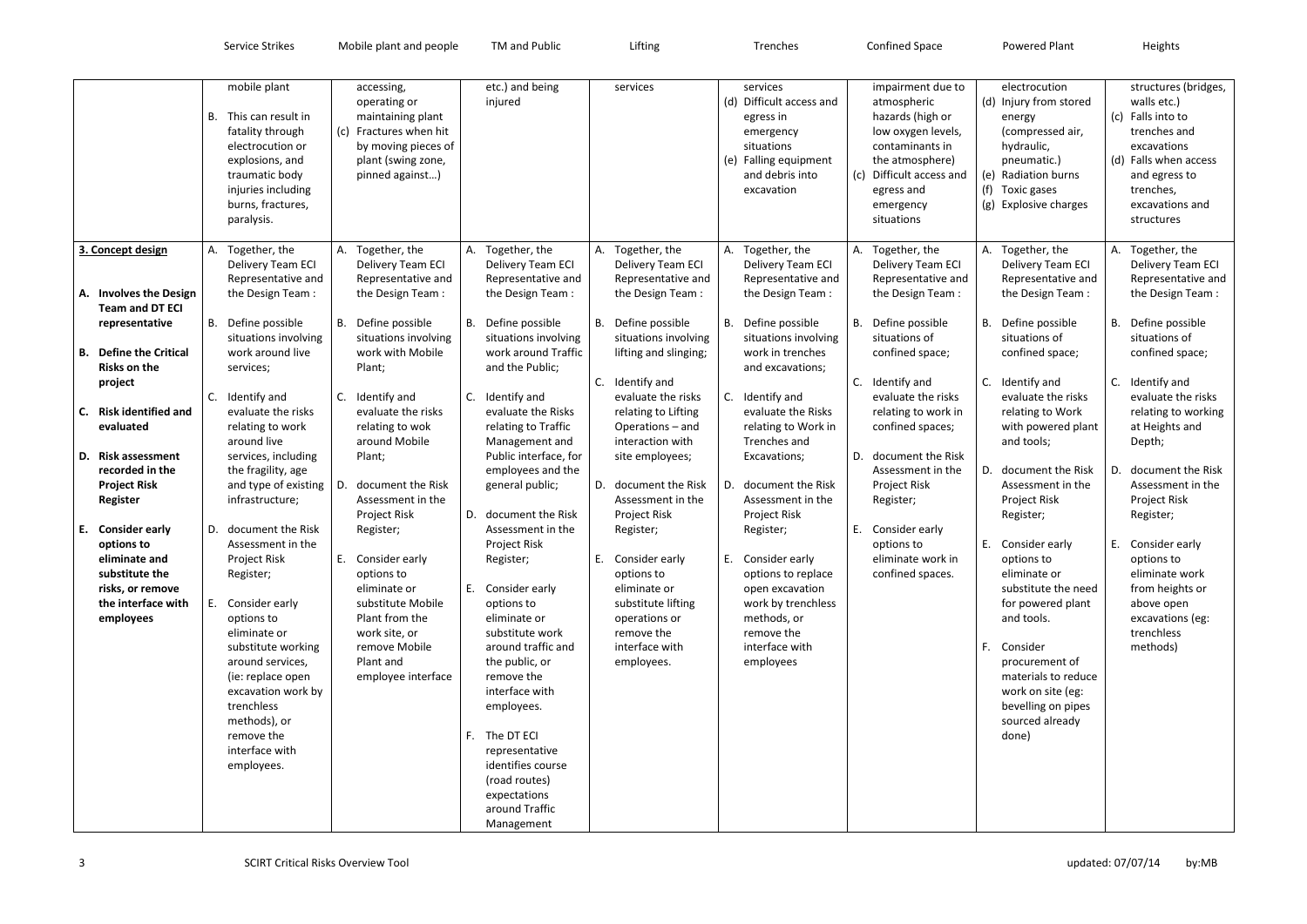Service Strikes Mobile plant and people TM and Public Lifting Lifting Trenches Confined Space Powered Plant Heights

|    | 4. Detailed design and             | A. Delivery Team ECI                | А. | Delivery Team ECI           | А. | Delivery Team ECI         | A. Delivery Team ECI       | А. | Delivery Team ECI         | А. | Delivery Team ECI                  | А. | Delivery Team ECI         | А. | Delivery Team ECI                   |
|----|------------------------------------|-------------------------------------|----|-----------------------------|----|---------------------------|----------------------------|----|---------------------------|----|------------------------------------|----|---------------------------|----|-------------------------------------|
|    | <b>TOC stage</b>                   | Representative                      |    | Representative              |    | Representative            | Representative             |    | Representative            |    | Representative                     |    | Representative            |    | Representative                      |
|    |                                    | builds the Work                     |    | builds the Work             |    | builds the Work           | builds the Work            |    | builds the Work           |    | builds the Work                    |    | builds the Work           |    | builds the Work                     |
|    | A. Delivery Team ECI               | methodology and                     |    | methodology and             |    | methodology and           | methodology and            |    | methodology and           |    | methodology and                    |    | methodology to            |    | methodology to                      |
|    | Representative                     | reduces the risk to                 |    | reduces the risk to         |    | reduces the risk to       | reduces the risk to        |    | reduces the risk to       |    | reduces the risk to                |    | eliminate where           |    | eliminate where                     |
|    | builds the Work                    | the lowest                          |    | the lowest                  |    | the lowest                | the lowest                 |    | the lowest                |    | the lowest                         |    | possible the need         |    | possible the risks                  |
|    | methodology and                    | practicable level                   |    | practicable level           |    | practicable level         | practicable level          |    | practicable level         |    | practicable level                  |    | for powered plant         |    | from Working at                     |
|    | reduces the risk to                | using the hierarchy                 |    | using the hierarchy         |    | using the hierarchy       | using the hierarchy        |    | using the hierarchy       |    | using the hierarchy                |    | and tools. Where          |    | Heights and                         |
|    | the lowest                         | of control. In                      |    | of control. In              |    | of control.               | of control. In             |    | of control                |    | of control                         |    | the Risk is not           |    | Depths. Where the                   |
|    | practicable level                  | particular:                         |    | particular:                 |    |                           | particular:                |    |                           |    |                                    |    | eliminated, it is         |    | Risk is not                         |
|    | using the hierarchy                |                                     |    |                             |    | B. Emergency              |                            | В. | Emergency                 |    | B. Emergency                       |    | reduced to the            |    | eliminated, it is                   |
|    | of control                         | (a) Where the                       |    | (a) The selection of        |    | Response                  | (a) The Delivery Team      |    | Response                  |    | Response                           |    | lowest practicable        |    | reduced to the                      |
|    |                                    | probability of                      |    | plant considers and         |    | procedures are            | <b>ECI Representative</b>  |    | procedures are            |    | procedures are                     |    | level using the           |    | lowest practicable                  |
|    | <b>B.</b> Emergency                | services are                        |    | minimises the               |    | considered                | identifies the loads       |    | considered                |    | considered                         |    | hierarchy of control      |    | level using the                     |
|    | Response                           | identified by the                   |    | interaction                 |    |                           | that will be lifted        |    |                           |    |                                    |    |                           |    | hierarchy of control                |
|    | procedures are                     | Design Team, then                   |    | between people              | F. | The Delivery Team         | on the project. This       |    | The Project Risk          | C. | The Project Risk                   | В. | Emergency                 |    |                                     |
|    | considered                         | in conjunction with                 |    | and plant                   |    | <b>ECI Representative</b> | informs the                |    | Register is               |    | Register is                        |    | Response                  | В. | Emergency                           |
|    |                                    | the utility location                |    | (b) The work                |    | produces the              | methodology as             |    | reviewed and              |    | reviewed and                       |    | procedures are            |    | Response                            |
| C. | <b>The Project Risk</b>            | providers, locations                |    | methodology                 |    | <b>Traffic Staging</b>    | well as the                |    | authorised by a           |    | authorised by a                    |    | considered                |    | procedures are                      |
|    | <b>Register is</b>                 | must be confirmed                   |    | considers and               |    | Schedule (TSS) (ECI       | equipment needed           |    | person                    |    | person                             |    |                           |    | considered                          |
|    | reviewed and                       | to positively                       |    | minimises the               |    | deliverable) which        | and adequate               |    | knowledgeable in          |    | knowledgeable in                   |    | C. The Project Risk       |    |                                     |
|    | authorised by a                    | identify the type of                |    | interaction                 |    | links the works           | machinery.                 |    | <b>Risk Assessment</b>    |    | <b>Risk Assessment</b>             |    | Register is               | C. | The Project Risk                    |
|    | person                             | utility and provide                 |    | between people              |    | programme into            |                            |    | and the subject           |    | and the subject                    |    | reviewed and              |    | Register is                         |
|    | knowledgeable in                   | specific locations                  |    | and plant (i.e.:            |    | stages and assigns        | B. Emergency               |    | matter.                   |    | matter.                            |    | authorised by a           |    | reviewed and                        |
|    | <b>Risk Assessment</b>             | accurate to a                       |    | ergonomics)                 |    | a traffic impact at       | Response                   |    |                           |    |                                    |    | person                    |    | authorised by a                     |
|    | and the subject                    | minimum of Level B                  |    |                             |    | each stage. The TSS       | procedures are             | D. | Management of             |    | D. Management of                   |    | knowledgeable in          |    | person                              |
|    | matter.                            | (see appendix).                     | В. | Emergency                   |    | informs the Works         | considered                 |    | change process to         |    | change process to                  |    | <b>Risk Assessment</b>    |    | knowledgeable in                    |
|    |                                    |                                     |    | Response                    |    | Methodology.              |                            |    | align the Risk            |    | align the Risk                     |    | and the subject           |    | <b>Risk Assessment</b>              |
|    | D. Management of                   | (b) Utility location                |    | procedures are              |    |                           | C. The Project Risk        |    | Assessment with           |    | Assessment with                    |    | matter.                   |    | and the subject                     |
|    | change process to                  | providers to                        |    | considered                  |    | C. The Project Risk       | Register is                |    | the final scope of        |    | the final scope of                 |    |                           |    | matter.                             |
|    | align the Risk                     | provide                             |    |                             |    | Register is               | reviewed and               |    | work and TOC              |    | work and TOC                       |    | D. Management of          |    |                                     |
|    | <b>Assessment with</b>             | information on any                  |    | The Project Risk            |    | reviewed and              | authorised by a            |    |                           |    |                                    |    | change process to         | D. | Management of                       |
|    |                                    |                                     | C. |                             |    |                           |                            | Е. | Provision for             | Е. | Provision for                      |    | align the Risk            |    |                                     |
|    | the final scope of<br>work and TOC | potentially relevant<br>features or |    | Register is<br>reviewed and |    | authorised by a           | person<br>knowledgeable in |    |                           |    |                                    |    | Assessment with           |    | change process to<br>align the Risk |
|    |                                    | unidentified                        |    |                             |    | person                    | <b>Risk Assessment</b>     |    | temporary                 |    | temporary                          |    |                           |    |                                     |
|    |                                    |                                     |    | authorised by a             |    | knowledgeable in          |                            |    | protection                |    | protection                         |    | the final scope of        |    | Assessment with                     |
|    | E. Provision for                   | services                            |    | person                      |    | <b>Risk Assessment</b>    | and the subject            |    | measures and              |    | measures and                       |    | work and TOC              |    | the final scope of                  |
|    | temporary                          |                                     |    | knowledgeable in            |    | and the subject           | matter.                    |    | controls, described       |    | controls, described<br>in the Work |    |                           |    | work and TOC                        |
|    | protection                         | (c) Engage directly                 |    | <b>Risk Assessment</b>      |    | matter.                   |                            |    | in the Work               |    |                                    |    | E. Provision for          |    |                                     |
|    | measures and                       | with affected                       |    | and the subject             |    |                           | D. Management of           |    | Methodology,              |    | Methodology,                       |    | temporary                 | Е. | Provision for                       |
|    | controls, described                | Utility(s)                          |    | matter.                     |    | D. Management of          | change process to          |    | included in the           |    | included in the                    |    | protection                |    | temporary                           |
|    | in the Work                        | companies and                       |    |                             |    | change process to         | align the Risk             |    | <b>Total Outturn Cost</b> |    | <b>Total Outturn Cost</b>          |    | measures and              |    | protection                          |
|    | Methodology,                       | gain agreement on                   |    | D. Management of            |    | align the Risk            | Assessment with            |    | (TOC) for the             |    | (TOC) for the                      |    | controls, described       |    | measures and                        |
|    | included in the                    | the design                          |    | change process to           |    | Assessment with           | the final scope of         |    | relevant Project.         |    | relevant Project.                  |    | in the Work               |    | controls, described                 |
|    | <b>Total Outturn Cost</b>          | requirements and                    |    | align the Risk              |    | the final scope of        | work and TOC               |    |                           |    |                                    |    | Methodology,              |    | in the Work                         |
|    | (TOC) for the                      | construction                        |    | Assessment with             |    | work and TOC              |                            |    |                           |    |                                    |    | included in the           |    | Methodology,                        |
|    | relevant Project.                  | methodology                         |    | the final scope of          |    |                           | E. Provision for           |    |                           |    |                                    |    | <b>Total Outturn Cost</b> |    | included in the                     |
|    |                                    | required to protect                 |    | work and TOC                |    | E. Provision for          | temporary                  |    |                           |    |                                    |    | (TOC) for the             |    | <b>Total Outturn Cost</b>           |
|    | F. Specific                        | or relocate the                     |    |                             |    | temporary                 | protection                 |    |                           |    |                                    |    | relevant Project.         |    | (TOC) for the                       |
|    | deliverables where                 | affected utility, The               | E. | Provision for               |    | protection                | measures and               |    |                           |    |                                    |    |                           |    | relevant Project.                   |
|    | applicable                         | utility's agreement                 |    | temporary                   |    | measures and              | controls, described        |    |                           |    |                                    |    |                           |    |                                     |
|    |                                    | to this protection                  |    | protection                  |    | controls, described       | in the Work                |    |                           |    |                                    |    |                           |    |                                     |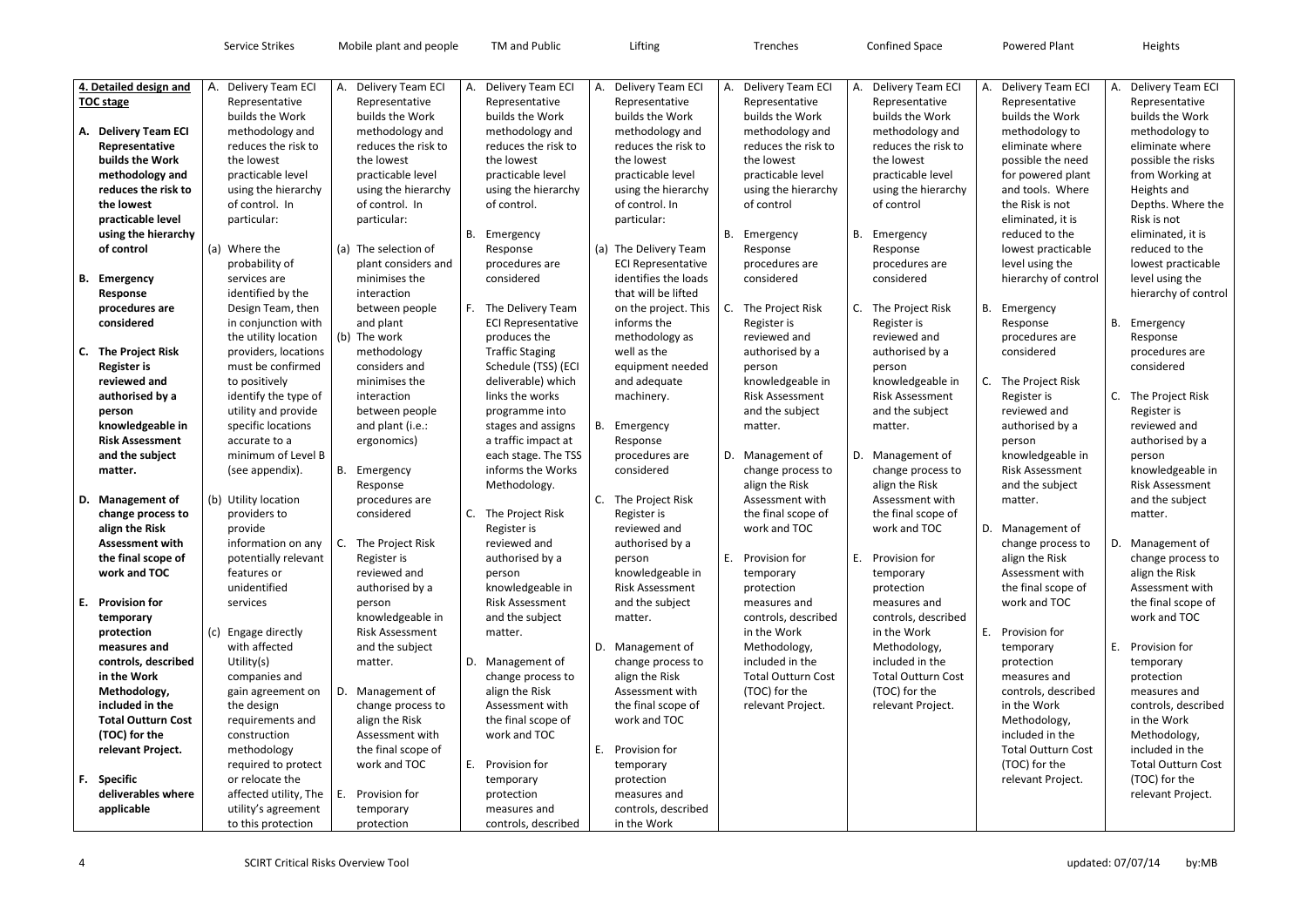| <b>Strike</b><br>Nerviu. | l people<br>المتحاجب والمراد<br>$^{\circ}$ $^{\circ}$ $\sim$ $\sim$<br>,,,,,,<br>៴៲៴៷៲៲៶<br>. | TM and Public | iftin. | <b>Trenches</b> | contin<br>าed Space | Powered Plan+<br>ייטו | <b>Heights</b> |
|--------------------------|-----------------------------------------------------------------------------------------------|---------------|--------|-----------------|---------------------|-----------------------|----------------|
|--------------------------|-----------------------------------------------------------------------------------------------|---------------|--------|-----------------|---------------------|-----------------------|----------------|

| or relocation must<br>be detailed on the<br>UDA form in<br>Project Centre.<br>(d) If a utility chooses<br>to extend or<br>upgrade their<br>network as part of<br>a SCIRT project<br>then a commercial<br>agreement for this<br>work must be<br>negotiated and<br>agreed by the IST<br>Utility Coordinator,<br>who is accountable<br>for ensuring a<br>Management of<br>Change Process is<br>undertaken, and<br>changes to risks<br>formally reflected<br>in the risk<br>assessment.<br>B. Emergency<br>Response<br>procedures are<br>considered<br>C. The Project Risk<br>Register is<br>reviewed in<br>consultation with a<br>person<br>knowledgeable in<br><b>Risk Assessment</b><br>and the subject<br>matter.<br>D. Management of<br>change process to<br>align the Risk<br>Assessment with<br>the final scope of<br>work and TOC | measures and<br>controls, described<br>in the Work<br>Methodology,<br>included in the<br><b>Total Outturn Cost</b><br>(TOC) for the<br>relevant Project. | in the Work<br>Methodology,<br>included in the<br><b>Total Outturn Cost</b><br>(TOC) for the<br>relevant Project. | Methodology,<br>included in the<br><b>Total Outturn Cost</b><br>(TOC) for the<br>relevant |  |
|---------------------------------------------------------------------------------------------------------------------------------------------------------------------------------------------------------------------------------------------------------------------------------------------------------------------------------------------------------------------------------------------------------------------------------------------------------------------------------------------------------------------------------------------------------------------------------------------------------------------------------------------------------------------------------------------------------------------------------------------------------------------------------------------------------------------------------------|----------------------------------------------------------------------------------------------------------------------------------------------------------|-------------------------------------------------------------------------------------------------------------------|-------------------------------------------------------------------------------------------|--|

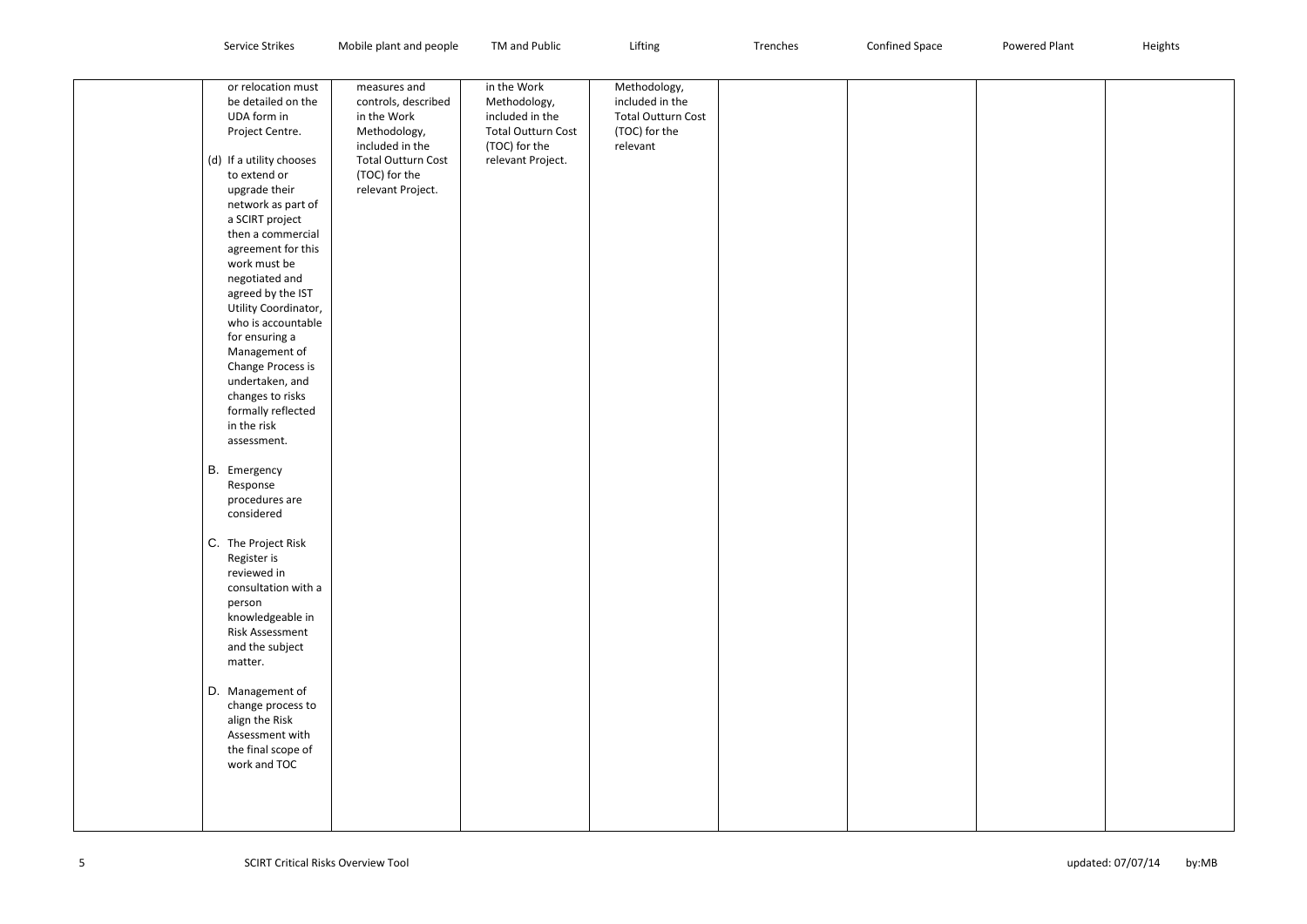|    |                        | E. The costs for                        |    |                                    |           |                          |    |                                    |                                    |                        |                        |                        |
|----|------------------------|-----------------------------------------|----|------------------------------------|-----------|--------------------------|----|------------------------------------|------------------------------------|------------------------|------------------------|------------------------|
|    |                        | temporary                               |    |                                    |           |                          |    |                                    |                                    |                        |                        |                        |
|    |                        | protection                              |    |                                    |           |                          |    |                                    |                                    |                        |                        |                        |
|    |                        | measures and                            |    |                                    |           |                          |    |                                    |                                    |                        |                        |                        |
|    |                        | controls, described                     |    |                                    |           |                          |    |                                    |                                    |                        |                        |                        |
|    |                        | in the                                  |    |                                    |           |                          |    |                                    |                                    |                        |                        |                        |
|    |                        | Methodology, are                        |    |                                    |           |                          |    |                                    |                                    |                        |                        |                        |
|    |                        | budgeted and                            |    |                                    |           |                          |    |                                    |                                    |                        |                        |                        |
|    |                        | included in the TOC                     |    |                                    |           |                          |    |                                    |                                    |                        |                        |                        |
|    |                        | (Total Outturn                          |    |                                    |           |                          |    |                                    |                                    |                        |                        |                        |
|    |                        | Cost) for the                           |    |                                    |           |                          |    |                                    |                                    |                        |                        |                        |
|    |                        | relevant Project.                       |    |                                    |           |                          |    |                                    |                                    |                        |                        |                        |
|    | 5. Pre-construction/   | A. The construction                     |    | A. The construction                | А.        | The construction         |    | A. The construction                | A. The construction                | A. The construction    | A. The construction    | A. The construction    |
|    | mobilisation stage     | crews are involved                      |    | crews are involved                 |           | crews are involved       |    | crews are involved                 | crews are involved                 | crews are involved     | crews are involved     | crews are involved     |
|    |                        | in the formulation                      |    | in the formulation                 |           | in the formulation       |    | in the formulation                 | in the formulation                 | in the formulation     | in the formulation     | in the formulation     |
|    | A. The construction    | of the Risk                             |    | of the Risk                        |           | of the Risk              |    | of the Risk                        | of the Risk                        | of the Risk            | of the Risk            | of the Risk            |
|    | crews are involved     | Assessment (E.g.:                       |    | Assessment (E.g.:                  |           | Assessment (E.g.:        |    | Assessment (Eg:                    | Assessment (E.g.:                  | Assessment (E.g.:      | Assessment (E.g.:      | Assessment (E.g.:      |
|    | in the formulation     | SWMS, JSEA, etc.).                      |    |                                    |           | SWMS, JSEA, etc.).       |    |                                    |                                    | SWMS, JSEA, etc.).     | SWMS, JSEA, etc.).     | SWMS, JSEA, etc.).     |
|    | of the Risk            | Controls and                            |    | SWMS, JSEA, etc.).<br>Controls and |           | Controls and             |    | SWMS, JSEA, etc.).<br>Controls and | SWMS, JSEA, etc.).<br>Controls and | Controls and           | Controls and           | Controls and           |
|    |                        |                                         |    |                                    |           |                          |    |                                    |                                    |                        |                        |                        |
|    | <b>Assessment (Eg:</b> | responsibilities are                    |    | responsibilities are               |           | responsibilities are     |    | responsibilities are               | responsibilities are               | responsibilities are   | responsibilities are   | responsibilities are   |
|    | SWMS, JSEA, etc.).     | documented prior                        |    | documented prior                   |           | documented prior         |    | documented prior                   | documented prior                   | documented prior       | documented prior       | documented prior       |
|    | <b>Controls and</b>    | to work start                           |    | to work start                      |           | to work start            |    | to work start                      | to work start                      | to work start          | to work start          | to work start          |
|    | responsibilities are   |                                         |    |                                    |           |                          |    |                                    |                                    |                        |                        |                        |
|    | documented prior       | B. The Risk                             |    | <b>B.</b> The Risk                 | <b>B.</b> | The Risk                 |    | B. The Risk                        | B. The Risk                        | B. The Risk            | B. The Risk            | B. The Risk            |
|    | to work start          | Assessment is                           |    | Assessment is                      |           | Assessment is            |    | Assessment is                      | Assessment is                      | Assessment is          | Assessment is          | Assessment is          |
|    |                        | reviewed and                            |    | reviewed and                       |           | reviewed and             |    | reviewed and                       | reviewed and                       | reviewed by a          | reviewed by a          | reviewed by a          |
|    | <b>B.</b> The Risk     | authorised by a                         |    | authorised by a                    |           | authorised by a          |    | authorised by a                    | authorised by a                    | person                 | person                 | person                 |
|    | <b>Assessment is</b>   | person                                  |    | person                             |           | person                   |    | person                             | person                             | knowledgeable in       | knowledgeable in       | knowledgeable in       |
|    | reviewed and           | knowledgeable in                        |    | knowledgeable in                   |           | knowledgeable in         |    | knowledgeable in                   | knowledgeable in                   | <b>Risk Assessment</b> | <b>Risk Assessment</b> | <b>Risk Assessment</b> |
|    | authorised by a        | <b>Risk Assessment</b>                  |    | <b>Risk Assessment</b>             |           | <b>Risk Assessment</b>   |    | <b>Risk Assessment</b>             | <b>Risk Assessment</b>             | and the subject        | and the subject        | and the subject        |
|    | person                 | and the subject                         |    | and the subject                    |           | and the subject          |    | and the subject                    | and the subject                    | matter.                | matter                 | matter                 |
|    | knowledgeable in       | matter.                                 |    | matter.                            |           | matter.                  |    | matter.                            | matter.                            |                        |                        |                        |
|    | <b>Risk Assessment</b> |                                         |    |                                    |           |                          |    |                                    |                                    | C. None                | C. None                | C. None                |
|    | and the subject        | To ensure best                          | C. | Specific plans and                 | C.        | Specific plans and       | C. | Specific plans and                 | C. None                            |                        |                        |                        |
|    | matter.                | practice and to                         |    | processes are                      |           | processes are            |    | processes are                      |                                    | D. Risk Assessment     | D. Risk Assessment     | D. Risk Assessment     |
|    |                        | provide a focus for                     |    | formulated:                        |           | formulated:              |    | formulated:                        | D. Risk Assessment                 | and Plans are          | and Plans are          | and Plans are          |
| C. | Specific plans are     | reducing strikes on                     |    |                                    |           |                          |    |                                    | and Plans are                      | shared and signed      | shared and signed      | shared and signed      |
|    | formulated (PMP,       | utility networks,                       |    | (a) A Plant Movement               |           | (a) A Traffic            |    | (a) Lifting operations             | communicated to                    | by all involved in     | by all involved in     | by all involved in     |
|    | TMP etc.)              | the following                           |    | Plan (PMP)                         |           | Management Plan          |    | within the scope of                | those involved in                  | the operation          | the operation          | the operation          |
|    |                        | service location                        |    | considers                          |           | (TMP), aligned with      |    | existing DT                        | the operation, and                 |                        |                        |                        |
| D. | <b>Risk Assessment</b> | and protection                          |    | exclusions zones,                  |           | Code of Practice for     |    | procedures and will                | authorised by the                  |                        |                        |                        |
|    | and Plans are          | procedures should                       |    | physical restrictions              |           | <b>Temporary Traffic</b> |    | proceed                            | accountable person                 |                        |                        |                        |
|    | communicated to        | be applied by all                       |    | and people within                  |           | Management               |    | accordingly.                       |                                    |                        |                        |                        |
|    | those involved in      | Delivery Teams and                      |    | the site (ie: define               |           | (CoPTTM) and the         |    |                                    |                                    |                        |                        |                        |
|    | the operation, and     | subcontractors:                         |    | zones to load and                  |           | <b>Road Controlling</b>  |    | (b) For lifting                    |                                    |                        |                        |                        |
|    | authorised by the      |                                         |    | unload, driver                     |           | Authorities (RCA's)      |    |                                    |                                    |                        |                        |                        |
|    | accountable            | (a) Delivery Team                       |    | safety, movement                   |           | and Local                |    | operations outside<br>the scope of |                                    |                        |                        |                        |
|    |                        |                                         |    |                                    |           |                          |    | existing DT                        |                                    |                        |                        |                        |
|    | person                 | Project Engineer to<br>contact affected |    | of other plant,                    |           | Operating                |    |                                    |                                    |                        |                        |                        |
|    |                        |                                         |    | traffic arrival and                |           | Procedures (LOP),        |    | procedures, a Lift                 |                                    |                        |                        |                        |
|    |                        | utilities and                           |    | departure, storage                 |           | is completed and         |    | Plan is issued and                 |                                    |                        |                        |                        |
|    |                        | confirm their                           |    | materials, lifting,                |           | approved.                |    | includes the                       |                                    |                        |                        |                        |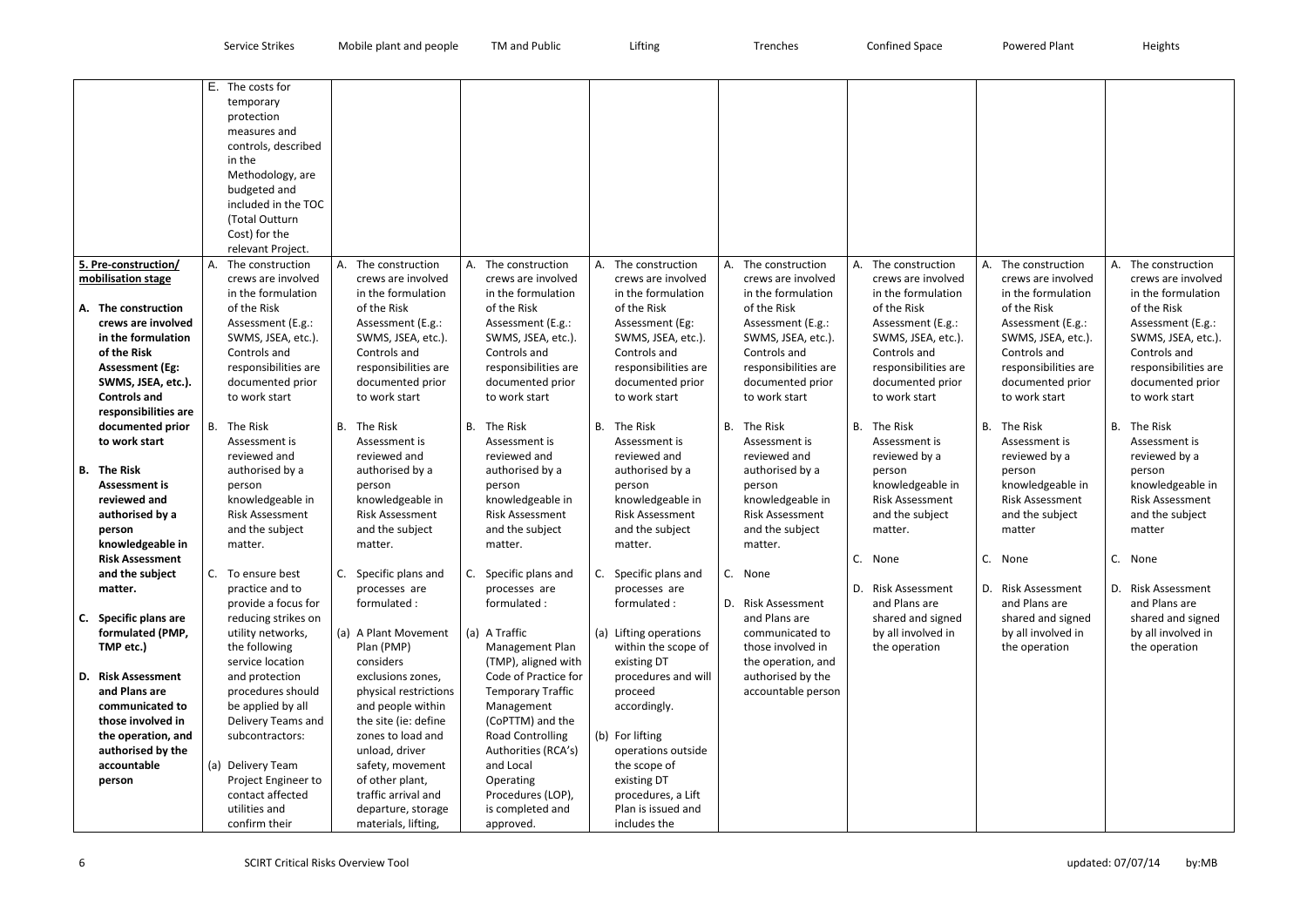|                      | approval of<br>detailed design | overhead lines)         | D.<br><b>Risk Assessment</b> | signature of the<br>authorised |                         |                         |    |
|----------------------|--------------------------------|-------------------------|------------------------------|--------------------------------|-------------------------|-------------------------|----|
|                      | Delivery Team<br>(b)           | (b) A process for       | and Plans are                | accountable person             |                         |                         |    |
|                      | Project Engineer               | delivery is clearly     | communicated to              | for the operation              |                         |                         |    |
|                      | must obtain "as                | defined. The load       | those involved in            |                                |                         |                         |    |
|                      | built" service plans           | and unload area         | the operation, and           | D. Risk Assessment             |                         |                         |    |
|                      | from each utility              | and methodology         | authorised by the            | and Plans are                  |                         |                         |    |
|                      | using the contact              | id defined to           | accountable person           | communicated to                |                         |                         |    |
|                      | details below                  | eliminate mobile        |                              | those involved in              |                         |                         |    |
|                      | Do not use "as-<br>(c)         | plant and people        |                              | the operation, and             |                         |                         |    |
|                      | built" that were               | interface. define       |                              | authorised by the              |                         |                         |    |
|                      | issued by the utility          | delivery waiting        |                              | accountable person             |                         |                         |    |
|                      | more than 30 days              | zone                    |                              |                                |                         |                         |    |
|                      | ago.                           |                         |                              |                                |                         |                         |    |
|                      | Delivery Team to<br>(d)        | D. Risk Assessment      |                              |                                |                         |                         |    |
|                      | complete Permit to             | and Plans are           |                              |                                |                         |                         |    |
|                      | Excavate, and                  | communicated to         |                              |                                |                         |                         |    |
|                      | include the                    | those involved in       |                              |                                |                         |                         |    |
|                      | signature of the               | the operation, and      |                              |                                |                         |                         |    |
|                      | accountable person             | authorised by the       |                              |                                |                         |                         |    |
|                      | in the formal                  | accountable person      |                              |                                |                         |                         |    |
|                      | record in permit               |                         |                              |                                |                         |                         |    |
|                      | register                       |                         |                              |                                |                         |                         |    |
|                      | Locations to be<br>(e)         |                         |                              |                                |                         |                         |    |
|                      | marked out to                  |                         |                              |                                |                         |                         |    |
|                      | <b>SCIRT</b> approved          |                         |                              |                                |                         |                         |    |
|                      | standards (refer to            |                         |                              |                                |                         |                         |    |
|                      | <b>SCIRT Best Practice</b>     |                         |                              |                                |                         |                         |    |
|                      | Guide for                      |                         |                              |                                |                         |                         |    |
|                      | <b>Subsurface Utility</b>      |                         |                              |                                |                         |                         |    |
|                      | Location - 1001-               |                         |                              |                                |                         |                         |    |
|                      | CN-GE-MO-0001)                 |                         |                              |                                |                         |                         |    |
|                      | The Risk<br>D.                 |                         |                              |                                |                         |                         |    |
|                      | Assessment and                 |                         |                              |                                |                         |                         |    |
|                      | Permits are                    |                         |                              |                                |                         |                         |    |
|                      | communicated to                |                         |                              |                                |                         |                         |    |
|                      | those involved in              |                         |                              |                                |                         |                         |    |
|                      | the operation, and             |                         |                              |                                |                         |                         |    |
|                      | authorised by the              |                         |                              |                                |                         |                         |    |
|                      | accountable person             |                         |                              |                                |                         |                         |    |
|                      |                                |                         |                              |                                |                         |                         |    |
| 6. Training and      | Employees on site<br>А.        | Employees on site<br>Α. | Employees on site<br>Α.      | Employees on site<br>А.        | Employees on site<br>А. | Employees on site<br>А. | Α. |
| competency           | have a clear                   | have a clear            | have a clear                 | have a clear                   | have a clear            | have a clear            |    |
|                      | understanding of               | understanding of        | understanding of             | understanding of               | understanding of        | understanding of        |    |
| A. Employees on site | responsibilities,              | responsibilities,       | responsibilities,            | responsibilities,              | responsibilities,       | responsibilities,       |    |
| have a clear         | expectations, and              | expectations, and       | expectations, and            | expectations, and              | expectations, and       | expectations, and       |    |
| understanding of     | Safety Risks                   | Safety Risks            | Safety Risks                 | Safety Risks                   | Safety Risks            | Safety Risks            |    |
| responsibilities,    | relating to their              | relating to their       | relating to their            | relating to their              | relating to their       | relating to their       |    |
| expectations, and    | role or task                   | role or task            | role or task                 | role or task                   | role or task            | role or task            |    |

| Employees on site<br>А.           | А.<br>Employees on site           |
|-----------------------------------|-----------------------------------|
| have a clear                      | have a clear                      |
| understanding of                  | understanding of                  |
| responsibilities,                 | responsibilities,                 |
| expectations, and<br>Safety Risks | expectations, and<br>Safety Risks |
| relating to their                 | relating to their                 |
| role or task                      | role or task                      |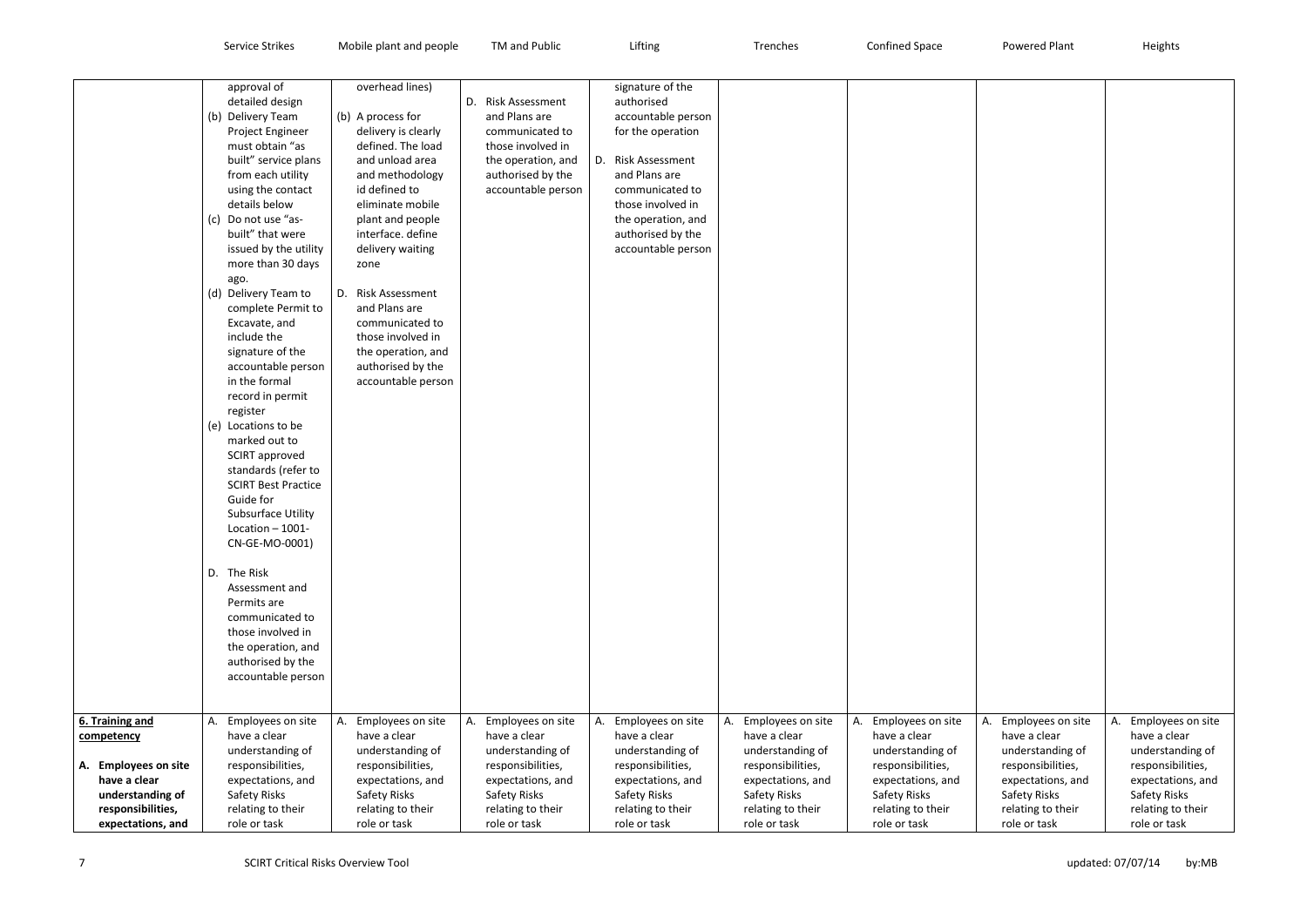| <b>Confined Space</b> |  |
|-----------------------|--|

| <b>Safety Risks</b>     |     |                          |     |                             |                          |    |                          |    |                             |    |                             |           |
|-------------------------|-----|--------------------------|-----|-----------------------------|--------------------------|----|--------------------------|----|-----------------------------|----|-----------------------------|-----------|
| relating to their       |     | B. None                  | В.  | Endorsements and            | B. None                  |    | B. None                  |    | B. None                     |    | B. None                     | <b>B.</b> |
| role or task            |     |                          |     | licenses (WTR)              |                          |    |                          |    |                             |    |                             |           |
|                         | C.  | Evidence of              |     | for authorised              | C. Evidence of           | C. | Evidence of              | C. | Evidence of                 | C. | Evidence of                 | C.        |
| <b>B.</b> Licenses and  |     | minimum level of         |     | operation of plant          | minimum level of         |    | minimum level of         |    | minimum level of            |    | minimum level of            |           |
| endorsements            |     | training for Project     |     |                             | training for all         |    | training for all         |    | training for work in        |    | training for                |           |
|                         |     | Managers, site           | C.  | Evidence of                 | employees                |    | employees                |    | trenches and                |    | employees                   |           |
| C. Evidence of          |     | engineers,               |     | minimum level of            | involved in the          |    | involved in the          |    | excavations:                |    | involved in the             |           |
| minimum level of        |     | supervisors,             |     | training for                | Traffic                  |    | lifting activities on    |    | (a) Unit Standards or a     |    | <b>Confined Space</b>       |           |
| training as             |     | operators, foremen       |     | operators of                | Management               |    | site:                    |    | <b>National Certificate</b> |    | operation:                  |           |
| (a) Unit Standards      |     | and spotters:            |     | Mobile Plant as:            | operation:               |    | (a) Unit Standards       |    | to support and/or           |    | (a) Unit Standards or a     | (a)       |
| or a National           |     | (a) Unit Standards       | (a) | Unit Standards or a         | (a) Unit Standards and   |    | (E.g.: SCIRT training    |    | Company training            |    | <b>National Certificate</b> |           |
| Certificate and/or      |     | (E.g.: SCIRT on-site     |     | <b>National Certificate</b> | Company training         |    | lifting and slinging)    |    | that illustrates a          |    | and/ or Company             |           |
| <b>Company training</b> |     | training in reading      |     | and/ or Company             | that illustrates a       |    | or a National            |    | history of Company          |    | training that               |           |
|                         |     |                          |     |                             |                          |    |                          |    |                             |    |                             |           |
| that illustrates a      |     | service plans and        |     | training that               | history of Company       |    | Certificate and/or       |    | procedures, and             |    | illustrates a history       |           |
| history of              |     | locating services,)      |     | illustrates a history       | procedures, and          |    | Company training         |    | (b) detailed Instruction    |    | of Company                  |           |
| Company                 |     | or a National            |     | of Company                  | (b) detailed Instruction |    | that illustrates a       |    | for the operation           |    | procedures, and             |           |
| procedures, and         |     | Certificate and/or       |     | procedures, and             | for the operation        |    | history of Company       |    | and maintenance             |    | (b) detailed Instruction    | (b)       |
| (b) detailed            |     | Company training         |     | (b) detailed Instruction    | and maintenance          |    | procedures, and          |    | of the equipment            |    | for the operation           |           |
| Instruction for the     |     | that illustrates a       |     | for the operation           | of the equipment         |    | (b) detailed Instruction |    | used in accordance          |    | and maintenance             |           |
| use/operation/          |     | history of Company       |     | and maintenance             | used in accordance       |    | for the operation        |    | with the                    |    | of the equipment            |           |
| maintenance of          |     | procedures, and          |     | of the machine              | with the                 |    | and maintenance          |    | Manufacturer's              |    | used in accordance          |           |
| the plant/              |     | (b) detailed Instruction |     | operated in                 | Manufacturer's           |    | of the equipment         |    | Instructions, and           |    | with the                    |           |
| equipment in            |     | for the operation        |     | accordance with             | Instructions, and        |    | used in accordance       |    | Industry best               |    | Manufacturer's              |           |
| accordance with         |     | and maintenance          |     | the Operators and           | Industry best            |    | with the                 |    | practice                    |    | Instructions, and           |           |
| the Operators and       |     | of the equipment         |     | Manufacturer's              | practice                 |    | Manufacturer's           |    |                             |    | Industry best               |           |
| Manufacturer's          |     | used in accordance       |     | Instructions, and           |                          |    | Instructions, and        | D. | As a minimum, a             |    | practice                    |           |
| Instructions, and       |     | with the                 |     | Industry best               | D. As a minimum, a       |    | Industry best            |    | training record is          |    |                             |           |
| <b>Industry best</b>    |     | Manufacturer's           |     | practice                    | training record is       |    | practice                 |    | maintained on site.         | D. | As a minimum, a             | D.        |
| practice                |     | Instructions, and        | (C) | A logbook will be           | maintained on site.      |    |                          |    | As Best Practice, a         |    | training record is          |           |
|                         |     | Industry best            |     | maintained by the           | As Best Practice, a      |    | D. As a minimum, a       |    | competency                  |    | maintained on site.         |           |
| D. As a minimum, a      |     | practice                 |     | operator                    | competency               |    | training record is       |    | register is                 |    | As Best Practice, a         |           |
| training record is      | (c) | As a minimum,            |     |                             | register is              |    | maintained on site.      |    | maintained on site.         |    | competency                  |           |
| maintained on site.     |     | employees are            | D.  | As a minimum, a             | maintained on site.      |    | As Best Practice, a      |    |                             |    | register is                 |           |
| As Best Practice, a     |     | trained to the           |     | training record is          |                          |    | competency               |    | E. Supervision on site      |    | maintained on site.         |           |
| competency              |     | standard for work        |     | maintained on site.         | E. Supervision on site   |    | register is              |    | can demonstrate             |    |                             |           |
| register is             |     | within the               |     | As Best Practice, a         | can demonstrate          |    | maintained on site.      |    | skills and expertise        | Ε. | Supervision on site         | Ε.        |
| maintained on site.     |     | Minimum                  |     | competency                  | skills and expertise     |    |                          |    | for the task                |    | can demonstrate             |           |
|                         |     | Approach Distance        |     | register is                 | for the task             | Е. | Supervision on site      |    | performed on site,          |    | skills and expertise        |           |
| E. Supervision on site  |     | (MAD) for                |     | maintained on site.         | performed on site,       |    | can demonstrate          |    | and a knowledge of          |    | for the task                |           |
| can demonstrate         |     | overhead power           |     |                             | and a knowledge of       |    | skills and expertise     |    | the ACOP or Best            |    | performed on site,          |           |
|                         |     |                          |     |                             | the ACOP or Best         |    | for the task             |    | Practice Guidelines,        |    |                             |           |
| skills and expertise    |     | lines, where             | Е.  | Supervision on site         |                          |    |                          |    |                             |    | and a knowledge of          |           |
| for the task            |     | applicable               |     | can demonstrate             | Practice Guidelines,     |    | performed on site,       |    | and OEM                     |    | the current                 |           |
| performed on site,      |     |                          |     | skills and expertise        | and OEM                  |    | and a knowledge of       |    | guidelines                  |    | <b>Australian Standard</b>  |           |
| and a knowledge         |     | D. As a minimum, a       |     | for the task                | guidelines               |    | the ACOP or Best         |    |                             |    | for Confined                |           |
| of the ACOP or          |     | training record is       |     | performed on site,          |                          |    | Practice Guidelines,     |    |                             |    | Spaces                      |           |
| <b>Best Practice</b>    |     | maintained on site.      |     | and a knowledge of          |                          |    | and OEM                  |    |                             |    |                             |           |
| Guidelines, and         |     | As Best Practice, a      |     | the ACOP or Best            |                          |    | guidelines               |    |                             |    |                             |           |
| <b>OEM</b> guidelines   |     | competency               |     | Practice Guidelines,        |                          |    |                          |    |                             |    |                             |           |
|                         |     | register is              |     | and OEM                     |                          |    |                          |    |                             |    |                             |           |
|                         |     | maintained on site.      |     | guidelines                  |                          |    |                          |    |                             |    |                             |           |

- **None**
- Evidence of minimum level of training for operators of powered plant and tools:
- Unit Standards or a National Certificate and/ or Company training that illustrates a history of Company procedures, and
- detailed Instruction for operation and maintenance of the plant and tools used in accordance with the Manufacturer's Instructions, and Industry best practice
- As a minimum, a training record is maintained on site. As Best Practice, a competency register is maintained on site.
- Supervision on site can demonstrate skills and expertise for the task performed on site, and a knowledge of the ACOP or Best Practice Guidelines, and OEM guidelines

B. None

- C. Evidence of minimum level of employees using fall arrest and restraint equipment: to:
- (a) Unit Standards or a National Certificate and/ or Company training that illustrates a history of Company procedures, and
- (b) detailed Instruction for operation and maintenance of equipment used in accordance with the Manufacturer's Instructions, and Industry best practice
- D. As a minimum, a training record is maintained on site. As Best Practice, a competency register is maintained on site.
- E. Supervision on site can demonstrate skills and expertise for the task performed on site, and a knowledge of the ACOP or Best Practice Guidelines, and OEM guidelines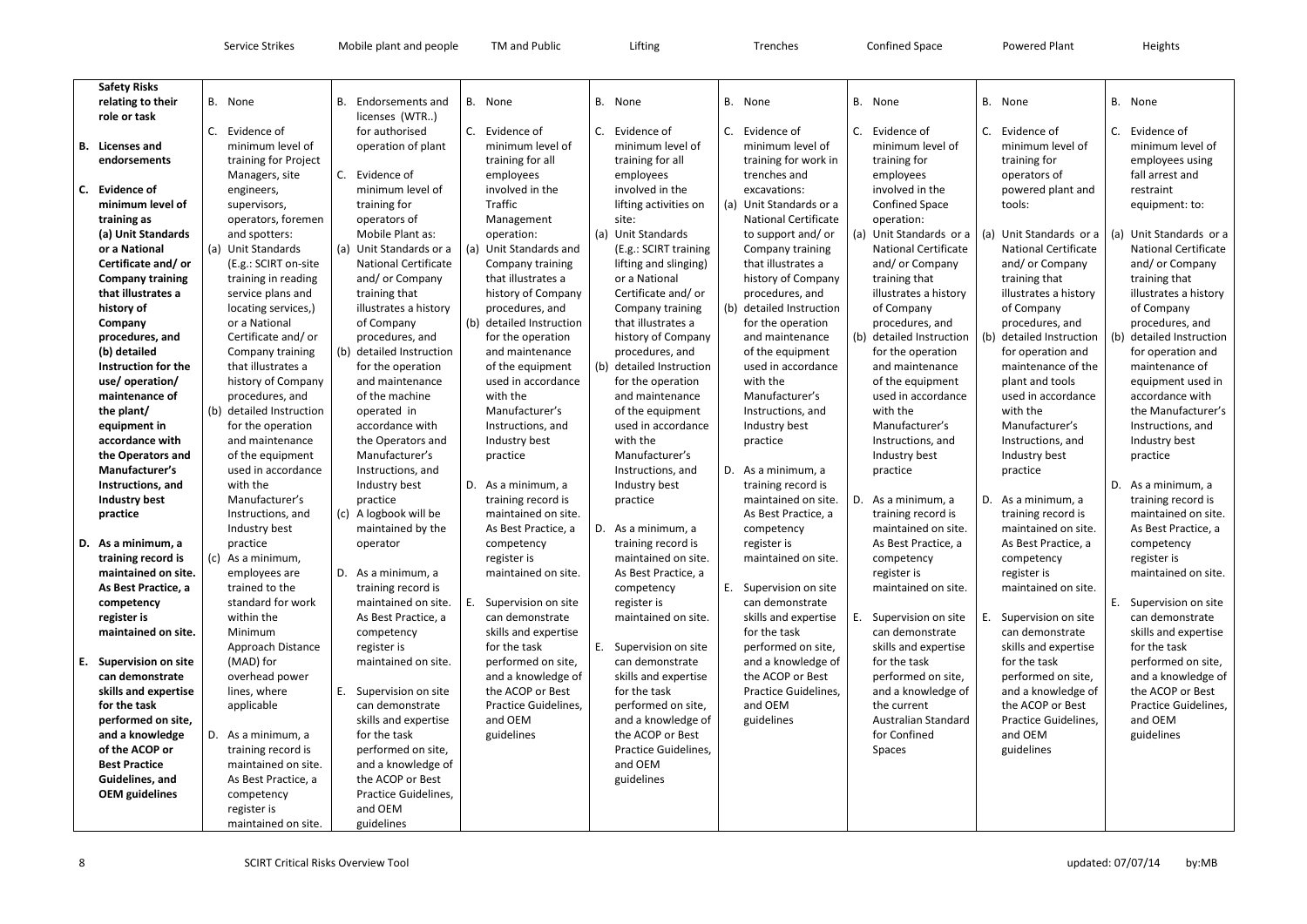| skills and expertise<br>for the task<br>performed on site,<br>and a knowledge of<br>the ACOP or Best<br>Practice Guidelines,<br>and OEM<br>guidelines                                                                                                                                                                                                                                                                                                                                                                                                                                                                                                                                                                                                                                                                                                                                                                                                                                                                                                                                                                                                                                                                                                                                                                                                                                                                                                                                                                                                                                                                                                                                                                                                                                                                                                                                                                                                                                                                                                                                                                                                                                                                                                                                                                                                                                                                                                                                                                                                                                                                                                                                                                                                                                                                                                                                                                                                                                                                                                                                                                                                                                                                                                                                                                                                                                                                                                                                                                                                                                                                                                                                                                                                                                                                                                                                                                                                                                                             |                                                                                                                                                                                                                                                                                                                                                                |
|-------------------------------------------------------------------------------------------------------------------------------------------------------------------------------------------------------------------------------------------------------------------------------------------------------------------------------------------------------------------------------------------------------------------------------------------------------------------------------------------------------------------------------------------------------------------------------------------------------------------------------------------------------------------------------------------------------------------------------------------------------------------------------------------------------------------------------------------------------------------------------------------------------------------------------------------------------------------------------------------------------------------------------------------------------------------------------------------------------------------------------------------------------------------------------------------------------------------------------------------------------------------------------------------------------------------------------------------------------------------------------------------------------------------------------------------------------------------------------------------------------------------------------------------------------------------------------------------------------------------------------------------------------------------------------------------------------------------------------------------------------------------------------------------------------------------------------------------------------------------------------------------------------------------------------------------------------------------------------------------------------------------------------------------------------------------------------------------------------------------------------------------------------------------------------------------------------------------------------------------------------------------------------------------------------------------------------------------------------------------------------------------------------------------------------------------------------------------------------------------------------------------------------------------------------------------------------------------------------------------------------------------------------------------------------------------------------------------------------------------------------------------------------------------------------------------------------------------------------------------------------------------------------------------------------------------------------------------------------------------------------------------------------------------------------------------------------------------------------------------------------------------------------------------------------------------------------------------------------------------------------------------------------------------------------------------------------------------------------------------------------------------------------------------------------------------------------------------------------------------------------------------------------------------------------------------------------------------------------------------------------------------------------------------------------------------------------------------------------------------------------------------------------------------------------------------------------------------------------------------------------------------------------------------------------------------------------------------------------------------------------------------|----------------------------------------------------------------------------------------------------------------------------------------------------------------------------------------------------------------------------------------------------------------------------------------------------------------------------------------------------------------|
| 7. Fitness for use plant,<br>Mobile Plant used<br>Equipment/ tools<br>Equipment/ tools<br>Equipment/ tools<br>The construction<br>TM Equipment/<br>Lifting Equipment/<br>А.<br>А.<br>А.<br>А.<br>А.<br>crew, led by the<br>tools are<br>equipment and tools<br>is appropriate for<br>tools are<br>are appropriate for<br>are appropriate for<br>are appropriate for<br>the assigned task<br>appropriate for the<br>the assigned task<br>the Confined Space<br>the assigned task<br>project engineer<br>appropriate for the<br>A. Equipment/tools<br>shall ensure the<br>assigned task<br>assigned task and<br>(e.g.: 20T excavator<br>(e.g.: shoring vs.<br>entry operation<br>not used for minor<br>appropriate tools<br>must comply to<br>trench support)<br>B. Powered plant and<br>are appropriate for<br>minimum Standard<br>B. Confined space<br>the assigned task<br>and methodology<br>excavations)<br>В.<br>TM equipment is<br>tools are approved,<br>for locating<br>for SCIRT plant<br>B. Temporary works:<br>entry and rescue<br>inspected and<br>approved,<br>services are applied<br>Mobile Plant is<br>(Ref: SCIRT NOR<br>installed as per<br>inspected and<br><b>B.</b> equipment<br>В.<br>equipment is<br>on their project.<br>installed as per<br>Mobile Equipment<br>(a) are approved by an<br>current ACOP and<br>approved,<br>approved,<br>approved,<br>current ACOP and<br>authorised<br>manufacturer's<br>inspected and<br>inspected and<br>Minimum<br>inspected and<br>B. Use engineered<br>maintained as per<br>manufacturer's<br>accountable person<br>installed as per the<br>installed as per<br>Requirement)<br>requirements<br>current ACOP and<br>current ACOP and<br>(b) Shield and shoring<br>current Australian<br>standard support<br>requirements<br>manufacturer's<br>manufacturer's<br>Lifting equipment<br>Standard for<br>C. As Best Practice, a<br>and protection<br>equipment is<br>В.<br>C. N/A<br>solutions for<br>and lifting points<br><b>Confined Spaces</b><br>register for<br>requirements<br>requirements<br>approved,<br>services which are<br>and manufacturer's<br>inspected and<br>equipment is<br>are:<br>C. As Best Practice, a<br>D. N/A<br>As Best Practice, a<br>updated and<br>exposed,<br>installed as per the<br>C.<br>requirements<br>current ACOP<br>particularly those<br>register for Mobile<br>(a) approved and<br>available on site<br>register for<br>Plant is updated<br>inspected and<br>(ACOP for Safety in<br>C. As Best Practice, a<br>equipment is<br>that span across<br>trenches. This<br>and available on<br>installed as per the<br>D. As a minimum, a<br>updated and<br>Excavations and<br>register for<br>Shafts for<br>available on site<br>includes the<br>current ACOP for<br>site<br>documented Risk<br>equipment is<br>Load - lifting<br>foundations) and<br>updated and<br>replacement<br>assessment covers<br>D. Risk assessment /<br>D. Risk assessment /<br>manufacturer's<br>available on site<br>requirements for<br>Rigging, and<br>powered plant /<br>plant inductions<br>AC pipes<br>manufacturer's<br>people interaction<br>plant inductions :<br>requirements<br>D. $N/A$<br>(a) As a minimum, a<br>requirements<br>C. $N/A$<br>(b) All lifting devices<br>C. As Best Practice, a<br>documented<br>inspection ensures<br>must have a<br>register for shields<br>D. N/A<br>Mobile Plant meets<br>mechanism that<br>and shoring<br>the SCIRT minimum<br>ensures the sling<br>equipment and<br>safe trench access<br>requirements (Ref:<br>does not come off<br><b>SCIRT NOR Mobile</b><br>the hook when not<br>is updated and<br>under load<br>available on site<br>Equipment<br>Minimum<br>Requirement) prior<br>D. N/A<br>C. As Best Practice, a<br>to use on site,<br>register for lifting<br>(b) As Best Practice,<br>equipment and<br>lifting points is<br>the documented<br>inspection includes<br>updated and<br>available on site<br>a Risk assessment<br>of the Plant and<br>D. N/A<br>People interaction | Equipment/ tools<br>are appropriate for<br>the assigned task<br>Equipment for fall<br>В.<br>arrest, fall restraint<br>and fall isolation is<br>approved,<br>inspected and<br>installed as per<br>current ACOP and<br>manufacturer's<br>requirements<br>As Best Practice, a<br>C.<br>register for<br>equipment is<br>updated and<br>available on site<br>D. N/A |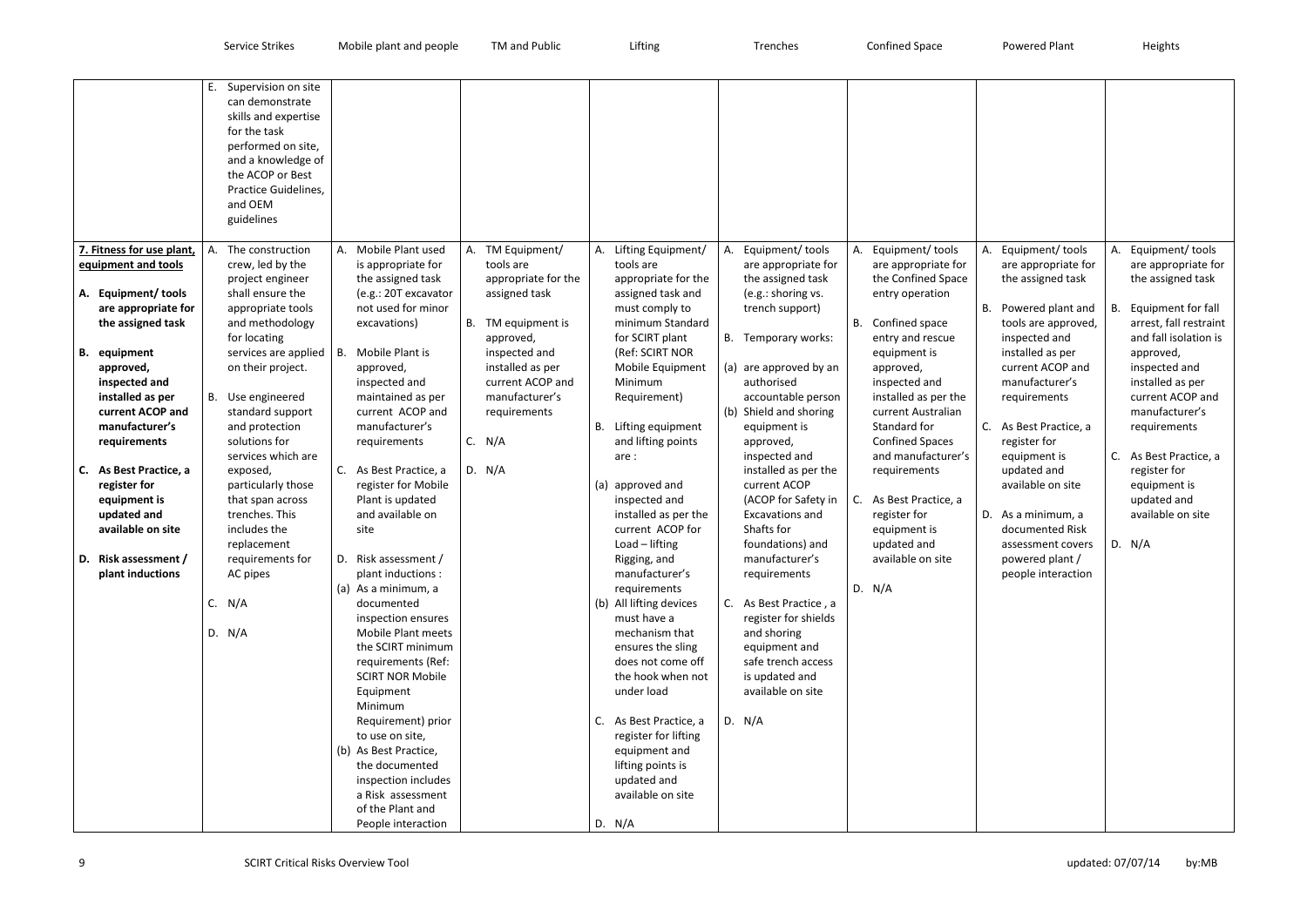| 8. Management of<br>change                                                          |                                                                                                                                                                          | A. A process is in<br>place to ensure<br>that the                                                                                                                                                                                                                                                    | A. A process is in<br>place to ensure<br>that the                                                                                                                                                                                                                                                    | A. A process is in<br>place to ensure<br>that the                                                                                                                                                                                                                                                                                                                                                                                                                                                                                                                           | A. A process is in<br>place to ensure<br>that the lifting                                                                                                                                                                                                                | A. A process is in<br>place to ensure<br>that the                                                                                                                                                                                                                                                       | A.<br>A. A process is in<br>place to ensure<br>that the                                                                                                                                                                                                                                                           |
|-------------------------------------------------------------------------------------|--------------------------------------------------------------------------------------------------------------------------------------------------------------------------|------------------------------------------------------------------------------------------------------------------------------------------------------------------------------------------------------------------------------------------------------------------------------------------------------|------------------------------------------------------------------------------------------------------------------------------------------------------------------------------------------------------------------------------------------------------------------------------------------------------|-----------------------------------------------------------------------------------------------------------------------------------------------------------------------------------------------------------------------------------------------------------------------------------------------------------------------------------------------------------------------------------------------------------------------------------------------------------------------------------------------------------------------------------------------------------------------------|--------------------------------------------------------------------------------------------------------------------------------------------------------------------------------------------------------------------------------------------------------------------------|---------------------------------------------------------------------------------------------------------------------------------------------------------------------------------------------------------------------------------------------------------------------------------------------------------|-------------------------------------------------------------------------------------------------------------------------------------------------------------------------------------------------------------------------------------------------------------------------------------------------------------------|
| A. A process is in<br>that the<br>machinery<br>operation,<br>(a)<br>with the<br>and | place to ensure<br>methodology is<br>reviewed when<br>there is a change in<br>the work site<br>environment or<br>involved in the<br>in consultation<br>construction crew | methodology is<br>reviewed when<br>there is a change in<br>the work site<br>environment or<br>machinery involved<br>in the operation,<br>(a) in consultation<br>with the<br>construction crew<br>and<br>(b) includes the<br>signature of an<br>authorised<br>accountable person<br>for the operation | methodology is<br>reviewed when<br>there is a change in<br>the work site<br>environment or<br>machinery involved<br>in the operation,<br>(a) in consultation<br>with the<br>construction crew<br>and<br>(b) includes the<br>signature of an<br>authorised<br>accountable person<br>for the operation | methodology is<br>reviewed when<br>there is a change in<br>the work site<br>environment or<br>machinery involved<br>in the operation,<br>(a) in consultation<br>with the<br>construction crew<br>and<br>(b) includes the<br>signature of an<br>authorised<br>accountable person<br>for the operation                                                                                                                                                                                                                                                                        | methodology is<br>reviewed when<br>there is a change in<br>the planned loads<br>and lifting<br>situation,<br>(a) in consultation<br>with the<br>construction crew<br>and<br>(b) includes the<br>signature of an<br>authorised<br>accountable person<br>for the operation | methodology is<br>reviewed when<br>there is a change in<br>the work site<br>environment or<br>machinery involved<br>in the operation,<br>in consultation<br>(a)<br>with the<br>construction crew<br>and<br>(b) includes the<br>signature of an<br>authorised<br>accountable person<br>for the operation | methodology is<br>reviewed when<br>there is a change in<br>the work site<br>environment or<br>machinery involved<br>in the operation,<br>(a) in consultation<br>(a<br>with the<br>construction crew<br>and<br>(b)<br>(b) includes the<br>signature of an<br>authorised<br>accountable person<br>for the operation |
| (b) includes the<br>authorised<br>accountable<br>operation                          | signature of an<br>person for the                                                                                                                                        |                                                                                                                                                                                                                                                                                                      |                                                                                                                                                                                                                                                                                                      | <b>B.</b><br>Proactive<br>communication is<br>required between<br>the STMS of the<br>layout and the Site<br>Manager must<br>ensure the former<br>has a solid<br>understanding of<br>existing and<br>forward work.<br>C.<br>The Risk<br>Assessment is<br>reviewed every<br>time the TMP is<br>amended as the<br>work progresses<br>The STMS shall<br>D.<br>maintain safe<br>pedestrian access<br>with consideration<br>for impaired or<br>disabled people.<br>(Footpath closures,<br>signage, etc.) By<br>regular discussions<br>with the Site<br>Manager and their<br>Crew. |                                                                                                                                                                                                                                                                          |                                                                                                                                                                                                                                                                                                         |                                                                                                                                                                                                                                                                                                                   |

| Α.  | A process is in      | А.  | A process is in      |
|-----|----------------------|-----|----------------------|
|     | place to ensure      |     | place to ensure      |
|     | that the             |     | that the             |
|     | methodology is       |     | methodology is       |
|     | reviewed when        |     | reviewed when        |
|     | there is a change in |     | there is a change in |
|     | the work site        |     | the work site        |
|     | environment or       |     | environment or       |
|     | machinery involved   |     | machinery involved   |
|     | in the operation,    |     | in the operation,    |
| (a) | in consultation      | (a) | in consultation      |
|     | with the             |     | with the             |
|     | construction crew    |     | construction crew    |
|     | and                  |     | and                  |
|     | (b) includes the     |     | (b) includes the     |
|     | signature of an      |     | signature of an      |
|     | authorised           |     | authorised           |
|     | accountable person   |     | accountable person   |
|     | for the operation    |     | for the operation    |
|     |                      |     |                      |
|     |                      |     |                      |
|     |                      |     |                      |
|     |                      |     |                      |
|     |                      |     |                      |
|     |                      |     |                      |
|     |                      |     |                      |
|     |                      |     |                      |
|     |                      |     |                      |
|     |                      |     |                      |
|     |                      |     |                      |
|     |                      |     |                      |
|     |                      |     |                      |
|     |                      |     |                      |
|     |                      |     |                      |
|     |                      |     |                      |
|     |                      |     |                      |
|     |                      |     |                      |
|     |                      |     |                      |
|     |                      |     |                      |
|     |                      |     |                      |
|     |                      |     |                      |
|     |                      |     |                      |
|     |                      |     |                      |
|     |                      |     |                      |
|     |                      |     |                      |
|     |                      |     |                      |
|     |                      |     |                      |
|     |                      |     |                      |
|     |                      |     |                      |
|     |                      |     |                      |
|     |                      |     |                      |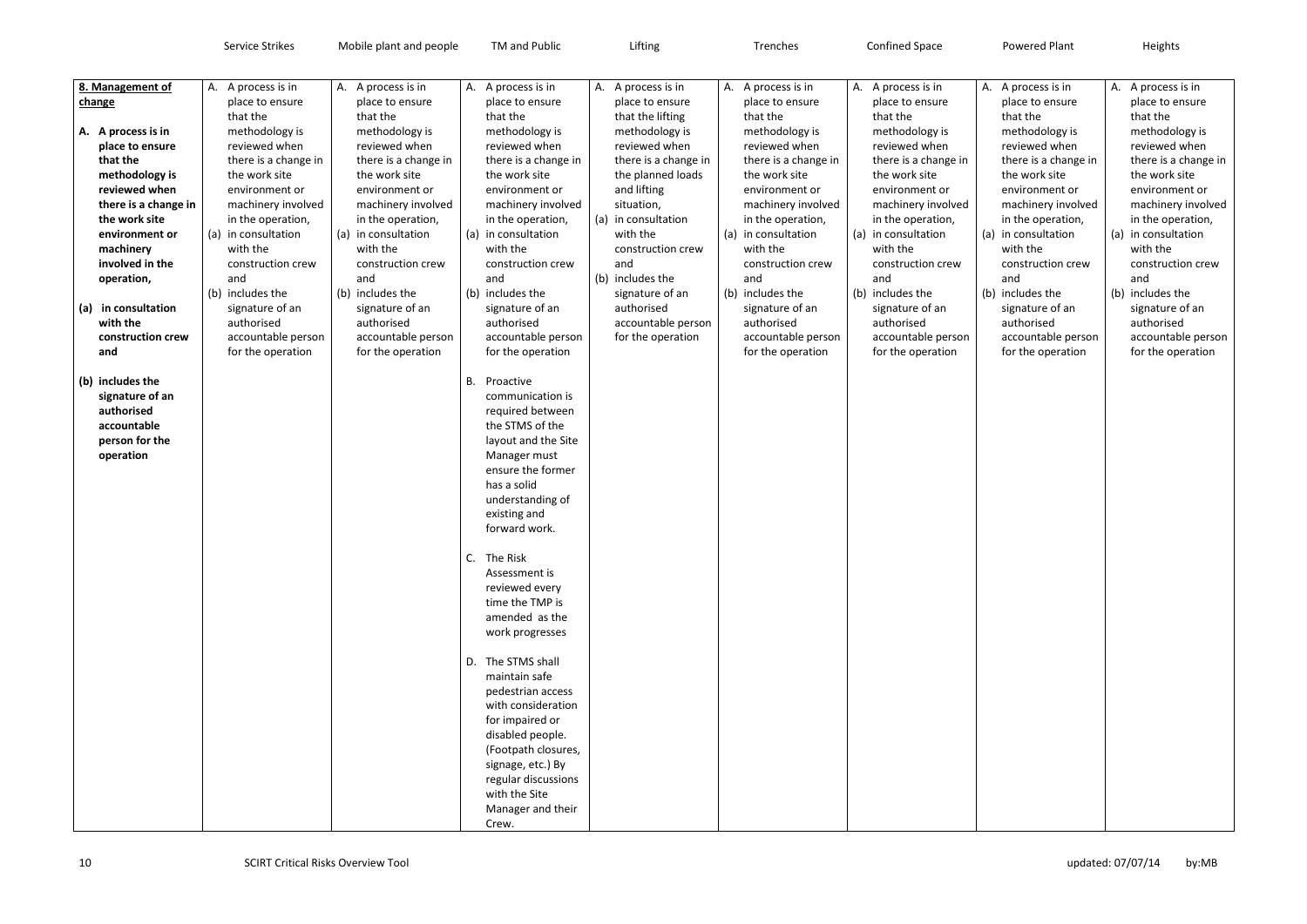| 9. Safe operation                                      | A. $N/A$                                                                           | A. Mobile Plant is                                                                  | А. | Equipment is                                                            | A. All lifting                                                                  | А. | Shield and shoring                                                                | А.  | All confined space                                                            |              | A. All pov                         |
|--------------------------------------------------------|------------------------------------------------------------------------------------|-------------------------------------------------------------------------------------|----|-------------------------------------------------------------------------|---------------------------------------------------------------------------------|----|-----------------------------------------------------------------------------------|-----|-------------------------------------------------------------------------------|--------------|------------------------------------|
| A. Equipment is<br>checked and                         | B. Appropriate<br>signage used where                                               | checked and<br>maintained<br>(a) within certification                               |    | checked and<br>maintained within<br>certification where                 | equipment is<br>checked and<br>maintained within<br>certification where         |    | equipment is<br>checked and<br>maintained within<br>certification where           |     | operation<br>equipment is<br>checked and<br>maintained within                 |              | an too<br>checke<br>(a) Safety     |
| maintained within<br>certification where<br>applicable | required<br>C. Agreed,                                                             | where applicable<br>(b) Documented daily<br>prestart checks on                      |    | applicable<br>B. Appropriate                                            | applicable                                                                      |    | applicable                                                                        |     | certification where<br>applicable                                             |              | operat<br>(b) Pre op<br>checks     |
| <b>B.</b> Appropriate                                  | documented and<br>effective means of                                               | all mobile plant<br>(c) A "tag-out"                                                 |    | signage used where<br>required                                          | B. Appropriate<br>signage used where                                            |    | B. Appropriate<br>signage used where                                              | В.  | Appropriate                                                                   |              | perfor<br>need t                   |
| signage used<br>where required                         | communication are<br>in place                                                      | procedure is in<br>place to identify<br>defective plant                             | C. | Respective<br>responsibilities and<br>communication                     | required<br>C. All employees                                                    |    | required                                                                          |     | signage used where<br>required                                                | (c)          | record<br>Correc<br>procec         |
| C. Agreed,<br>documented and                           | D. The Risk<br>assessment                                                          | B. Appropriate                                                                      |    | between the TM<br>contractor and                                        | involved in the<br>lifting operation                                            |    | C. Agreed,<br>documented and<br>effective means of                                | C.  | Agreed,<br>documented and                                                     |              | availab<br>power                   |
| effective means of<br>communication are<br>in place    | completed and<br>available, and<br>determines need                                 | signage used where<br>required                                                      |    | <b>Work Site</b><br>contractor are<br>clearly defined:                  | have agreed and<br>documented the<br>communication                              |    | communication are<br>in place                                                     |     | effective means of<br>communication are<br>in place                           |              | tools<br>(d) A "tag-<br>procec     |
| D. Risk assessment                                     | for a Permit to<br>excavate                                                        | C. Agreed,<br>documented and                                                        |    | (a) Traffic<br>Management                                               | mode prior to work<br>start                                                     |    | D. Assessment and<br>definition of the                                            | D.  | Risk assessment                                                               |              | place t<br>defect                  |
| completed and<br>available, and<br>determines need     | E. Permit to Excavate:                                                             | effective means of<br>communication are<br>in place                                 |    | Contractor is<br>responsible for<br>managing the safe                   | D. The Risk                                                                     |    | excavation:<br>(a) There may be                                                   |     | completed and<br>available, and<br>determines need                            | В.           | Appro<br>signag                    |
| for a Permit /<br><b>Management Plan</b>               | (a) A Permit to<br>Excavate is in place                                            | D. The Risk                                                                         |    | and efficient<br>movement of road                                       | assessment<br>completed and                                                     |    | situations where<br>excavations can be                                            |     | for a Confined<br><b>Space Entry Permit</b>                                   |              | require                            |
| E. Permit / Plans<br>used where<br>required            | to allow machinery<br>or hand digging<br>within 1.5 metres<br>of a service that is | assessment<br>completed and<br>available, and<br>determines need                    |    | users adjacent to<br>the worksite in<br>addition to<br>managing the     | available, and<br>determines need<br>for a Lift Plan                            |    | considered as<br>confined spaces, as<br>determined by a<br><b>Risk Assessment</b> |     | E. The "Permit to<br>Excavate" contains<br>the criteria to<br>define Confined | C.           | Agreed<br>docum<br>effecti<br>comm |
|                                                        | indicated on a<br>drawing and/or<br>marked out.                                    | for a Plant<br>Movement Plan                                                        |    | movement of site<br>related mobile<br>plant on and off                  | E. Lifting Operations:<br>(a) A dogman must be                                  |    | (b) The "Permit to<br>Excavate" contains<br>the criteria to                       |     | Space (also Ref:<br>CR#5)                                                     | D.           | in plac<br>Risk as                 |
|                                                        | (b) GPR or RF Cable<br>and Pipe Tracers*                                           | E. The Plant<br>Movement Plan                                                       |    | site.<br>(b) Work Site Manager<br>is responsible for                    | assigned to control<br>the movement of<br>the load                              |    | define Confined<br>Space (also Ref:<br>CR#6)                                      |     |                                                                               |              | comple<br>availab<br>detern        |
|                                                        | are to be used to<br>locate the service<br>indicated.                              | (PMP) is in place<br>under the<br>responsibility of                                 |    | managing the safe<br>activities within the<br>inside of the             | (b) A Spotter must be<br>assigned to control<br>the area of the load            |    | (c) A risk assessment is<br>in place to cover<br>the risk of falling              | F.  | <b>Confined Space</b><br>Permit:                                              |              | for a P<br>concre<br>operat        |
|                                                        | (c) Hydro or vacuum<br>excavation is the                                           | the work site<br>manager:                                                           |    | worksite. (i.e<br>behind the 1.8                                        | (c) No one is to enter<br>the Drop Zone,                                        |    | debris as per the<br>ACOP (e.g.: remove                                           | (a) | <b>Confined Space</b><br>permits issued and<br>all requirements               | Ε.           | Permit                             |
|                                                        | default method for<br>positively<br>identifying services                           | (a) Site access for<br>Mobile Plant is                                              |    | metre fencing)<br>(c) Communication<br>between the STMS                 | which is clearly<br>defined and<br>communicated to                              |    | objects from edge)<br>(d) A risk assessment is<br>in place to cover               |     | followed<br>(b) As Best Practice,<br>Consider two                             |              | where<br>(e.g.: c<br>operat        |
|                                                        | on all SCIRT sites.<br>(Ref: SCIRT Best<br><b>Practice Guidelines</b><br>for Hydro | defined with the<br>project STMS. The<br><b>STMS</b> controls<br>access to and from |    | and the Work Site<br>Manager is regular,<br>documented and<br>effective | everyone on site.<br>(d) Authorised<br>employees only to<br>enter the Exclusion |    | the risk from<br>exposure to<br>exposed services,<br>and exposed                  |     | means of egress<br>are in place                                               | $F_{\rm{L}}$ | Pressu<br>fitted \<br>hose re      |
|                                                        | Excavation and<br><b>Subsurface Utility</b><br>Location). Where                    | site of Mobile Plant<br>(b) A delivery process<br>identifies loading                |    | D. The Risk<br>assessment                                               | Zones, which are<br>clearly defined and<br>communicated to                      |    | services will be<br>supported and<br>protected (Ref :                             |     |                                                                               |              | securit<br>event<br>failure        |
|                                                        | this method is not<br>practicable, the                                             | and unloading<br>zones, signage and                                                 |    | completed and<br>available, and                                         | everyone on site.<br>(e) A tag-line is used if                                  |    | CR#1)<br>(e) a Risk assessment                                                    |     |                                                                               |              |                                    |

|               | All powered plant<br>an tools are |     | A. $N/A$                               |
|---------------|-----------------------------------|-----|----------------------------------------|
|               |                                   |     |                                        |
|               | checked for :                     | В.  | Appropriate                            |
| $\mathcal{L}$ | Safety features are               |     | signage used where                     |
|               | operational                       |     | required                               |
| $\mathcal{E}$ | Pre operational                   |     |                                        |
|               | checks are                        | C.  | Agreed,                                |
|               | performed (doesn't                |     | documented and                         |
|               | need to be                        |     | effective means of                     |
|               | recorded)                         |     | communication are                      |
| )             | Correct operating                 |     | in place                               |
|               | procedures                        |     |                                        |
|               | available for use of              | D.  | Assessment and                         |
|               | powered plant and                 |     | definition of the                      |
|               | tools                             |     | Risk of Fall:                          |
| $\mathcal{C}$ | A "tag-out"                       | (a) | completed and                          |
|               | procedure is in                   |     | available,                             |
|               | place to identify                 |     | (b) considers exposure                 |
|               | defective plant                   |     | of employees and                       |
|               |                                   |     | the public/ traffic                    |
|               | Appropriate                       | (c) | considers means                        |
|               | signage used where                |     | access and egress                      |
|               |                                   |     |                                        |
|               | required                          |     | to height and depth<br>(d) defines the |
|               |                                   |     |                                        |
|               | Agreed,                           |     | appropriate                            |
|               | documented and                    |     | controls                               |
|               | effective means of                | (e) | determines the                         |
|               | communication are                 |     | need for a Permit                      |
|               | in place                          |     | (E.g.: Working at                      |
|               |                                   |     | Height Permit)                         |
|               | Risk assessment                   |     |                                        |
|               | completed and                     |     |                                        |
|               | available, and                    | E   | Permit / Plans used                    |
|               | determines need                   |     | where required                         |
|               | for a Permit (e.g.:               |     |                                        |
|               | concrete saw                      | F.  | Access and egress.                     |
|               | operation)                        |     | Ladders are setup                      |
|               |                                   |     | and secured as per                     |
|               | Permit / Plans used               |     | the BPG for                            |
|               | where required                    |     | working at heights                     |
|               | (e.g.: concrete saw               |     | (Ref: WorkSafe-                        |
|               | operation)                        |     | <b>Best Practice</b>                   |
|               |                                   |     | Guidelines for                         |
|               | Pressure airlines                 |     | working-height)                        |
|               | fitted with whip                  |     |                                        |
|               | hose restraint as a               | G.  | The "SCIRT NOR                         |
|               | security in the                   |     | <b>Public Safety</b>                   |
|               | event of a coupling               |     | fencing and Edge                       |
|               | failure                           |     | protection" defines                    |
|               |                                   |     | the requirements                       |
|               |                                   |     | for preventing the                     |
|               |                                   |     |                                        |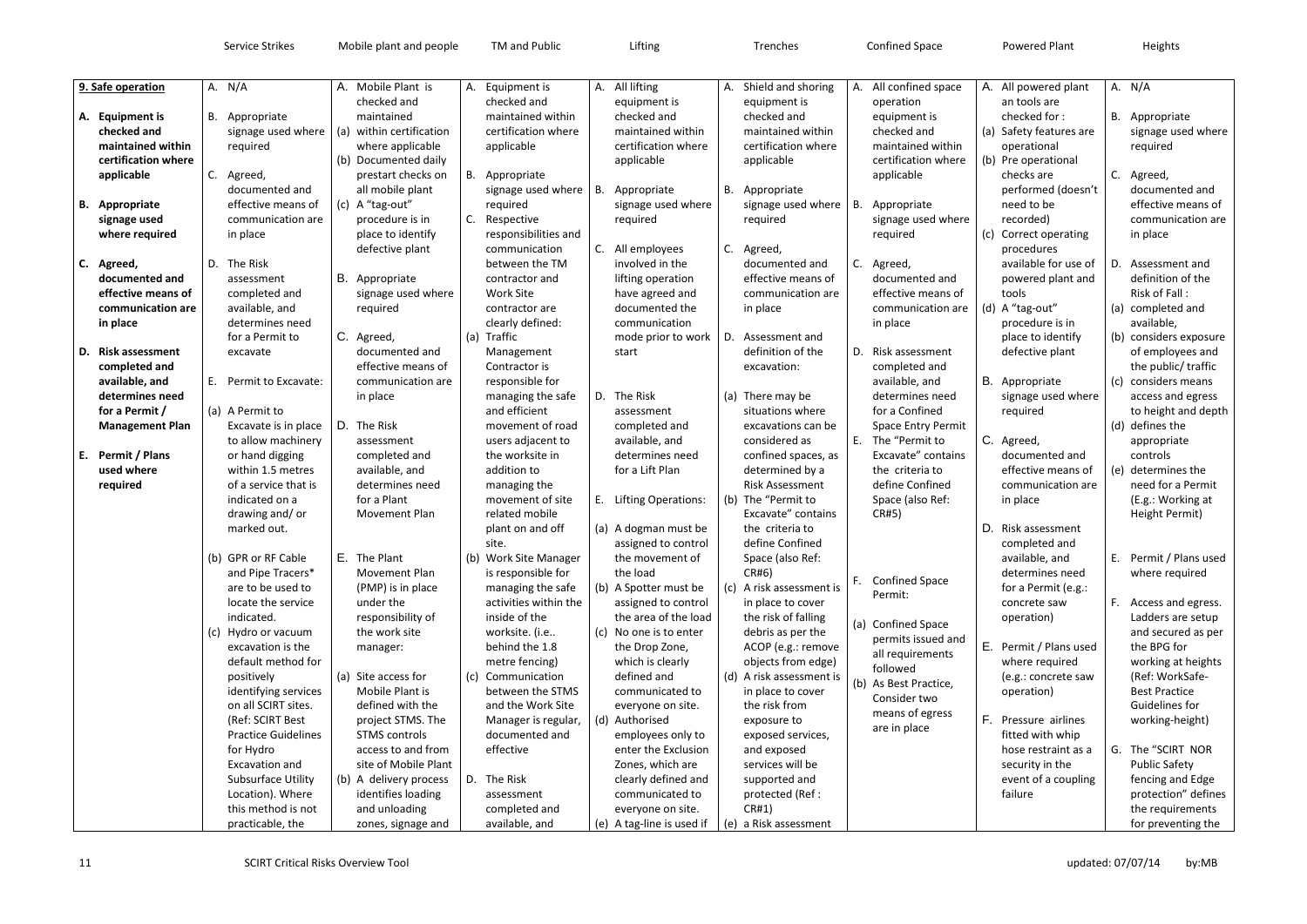| reasons are                              | responsibilities      |                     | determines need                     |     | the load needs to     |     | completed and          |  |
|------------------------------------------|-----------------------|---------------------|-------------------------------------|-----|-----------------------|-----|------------------------|--|
| documented in the                        | (c) Mobile Plant      |                     | for a Traffic                       |     | be positioned         |     | available, and         |  |
| risk assessment by                       |                       | interface O/H's and | Management Plan                     | (f) | Remove the bucket     |     | determines the         |  |
| the Project                              | above ground          |                     |                                     |     | prior to lifting      |     | controls necessary     |  |
| Engineer                                 | services are          |                     | E. The Traffic                      |     | (g) A Test lift is to |     | for safe work in the   |  |
| (d) The service must                     | managed               |                     | Management Plan                     |     | establish the         |     | trench or              |  |
| be positively                            | (d) Exclusion Zones/  |                     | $(TMP)$ :                           |     | balance and           |     | excavation             |  |
| identified and its                       |                       | No Go Zones are     |                                     |     | stability of the load |     |                        |  |
| attributes recorded                      |                       | clearly defined and | (a) A Site Traffic                  |     |                       | E.  | Safe Work in           |  |
| before excavation                        | communicated          |                     | Management                          |     |                       |     | <b>Excavations and</b> |  |
| as specified in the                      | (e) Reversing : drive |                     | Supervisor (STMS)                   |     |                       |     | trenches:              |  |
| pre dig                                  |                       | through preferred   | with the minimum                    |     |                       |     |                        |  |
| documentation is                         | and spotters          |                     | level of training                   |     |                       |     | (a) Ground condition   |  |
| commenced within                         | mandatory             |                     | required for the                    |     |                       |     | will dictate the       |  |
| 1.5 metre of that                        | Controlled and<br>(f) |                     | type of road where                  |     |                       |     | need for shoring       |  |
| service.                                 | uncontrolled          |                     | works are being                     |     |                       | (b) | Good robust access     |  |
| (e) The minimum                          | movements in          |                     | carried out, is                     |     |                       |     | and egress will be     |  |
| number of                                |                       | relation to people  | designated for                      |     |                       |     | provided for           |  |
| potholes/slot                            | and plant have        |                     | deployment,                         |     |                       |     | expedient              |  |
| trenches required                        |                       | been considered     | amendments and                      |     |                       |     | evacuation             |  |
| each day must be                         |                       |                     | monitoring of the                   |     |                       | (c) | Where                  |  |
| specified by the                         |                       |                     | TMP (Ref:                           |     |                       |     | contamination in       |  |
| Site Engineer and                        |                       |                     | CoPTTM).                            |     |                       |     | trenches is known,     |  |
| recorded on the                          |                       |                     |                                     |     |                       |     | a suitable process     |  |
| daily Pre Dig                            |                       |                     | (b) The STMS has the                |     |                       |     | for managing the       |  |
| documentation.                           |                       |                     | level of autonomy                   |     |                       |     | risk (e.g.:            |  |
| When deciding on                         |                       |                     | required to                         |     |                       |     | atmosphere             |  |
| where to slot                            |                       |                     | accommodate any                     |     |                       |     | testing,               |  |
| trench or pothole                        |                       |                     | minor amendments                    |     |                       |     | monitoring)            |  |
| and the frequency<br>of slot trenches or |                       |                     | required to the<br>TMP. Significant |     |                       |     |                        |  |
| potholes,                                |                       |                     | reviews to the TMP                  |     |                       |     |                        |  |
| consideration must                       |                       |                     | are discussed and                   |     |                       |     |                        |  |
| be given to local                        |                       |                     | approved by the                     |     |                       |     |                        |  |
| conditions and the                       |                       |                     | <b>SCIRT IST Traffic</b>            |     |                       |     |                        |  |
| potential for                            |                       |                     | <b>Management Team</b>              |     |                       |     |                        |  |
| crossovers and                           |                       |                     | before submission                   |     |                       |     |                        |  |
| deviations from                          |                       |                     | to the RCA.                         |     |                       |     |                        |  |
| standard                                 |                       |                     |                                     |     |                       |     |                        |  |
| alignments.                              |                       |                     | (c) The site is                     |     |                       |     |                        |  |
| <b>Employees signing</b>                 |                       |                     | monitored as per                    |     |                       |     |                        |  |
| permits have                             |                       |                     | minimum                             |     |                       |     |                        |  |
| accountability for                       |                       |                     | requirements                        |     |                       |     |                        |  |
| the safety of the                        |                       |                     | defined in CoPTTM                   |     |                       |     |                        |  |
| task and must have                       |                       |                     | or the Local                        |     |                       |     |                        |  |
| formal approval to                       |                       |                     | Operating                           |     |                       |     |                        |  |
| sign permits.                            |                       |                     | Procedures.                         |     |                       |     |                        |  |
| Site pre start<br>(g)                    |                       |                     |                                     |     |                       |     |                        |  |
| meetings must                            |                       |                     | (d) The Delivery Teams              |     |                       |     |                        |  |
| include a daily                          |                       |                     | Traffic Manager, in                 |     |                       |     |                        |  |
| process for working                      |                       |                     | conjunction with                    |     |                       |     |                        |  |

| public and work<br>force from falling<br>into Trench<br>excavations |
|---------------------------------------------------------------------|
|                                                                     |
|                                                                     |
|                                                                     |
|                                                                     |
|                                                                     |
|                                                                     |
|                                                                     |
|                                                                     |
|                                                                     |
|                                                                     |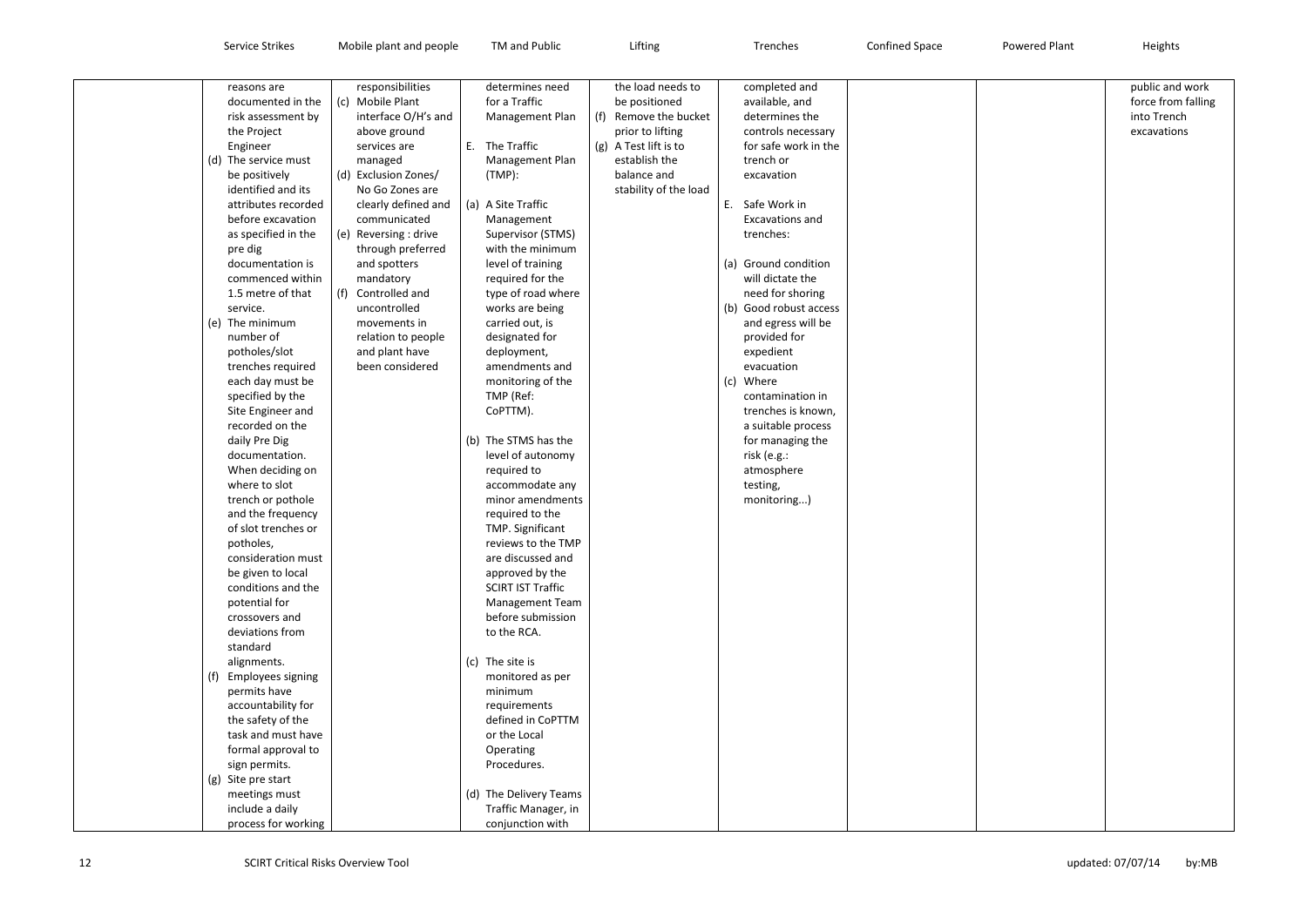|                             | around services.                            |                         | the STMS, will                    |                         |                         |                         |    |
|-----------------------------|---------------------------------------------|-------------------------|-----------------------------------|-------------------------|-------------------------|-------------------------|----|
|                             |                                             |                         | manage the                        |                         |                         |                         |    |
|                             | Work around<br>Е.                           |                         | interface with                    |                         |                         |                         |    |
|                             | Overheads:                                  |                         | neighbouring                      |                         |                         |                         |    |
|                             |                                             |                         | TMP's                             |                         |                         |                         |    |
|                             | (a) A "Close approach<br>consent " from the |                         |                                   |                         |                         |                         |    |
|                             |                                             |                         | (e) The STMS for                  |                         |                         |                         |    |
|                             | asset owner is                              |                         | onsite Traffic                    |                         |                         |                         |    |
|                             | required for work<br>near electric          |                         | Management will                   |                         |                         |                         |    |
|                             | overhead lines                              |                         | ensure safe access                |                         |                         |                         |    |
|                             |                                             |                         | is provided for all               |                         |                         |                         |    |
|                             | (b) Use of "goalposts",                     |                         | modes of transport                |                         |                         |                         |    |
|                             | Orion approved                              |                         | In the absence of                 |                         |                         |                         |    |
|                             | measuring poles, or<br>cone sleeves to      |                         | (f)                               |                         |                         |                         |    |
|                             | visually alert                              |                         | the primary STMS,<br>a formalised |                         |                         |                         |    |
|                             | operators from                              |                         | handover of the                   |                         |                         |                         |    |
|                             | coming into                                 |                         | TMP takes place                   |                         |                         |                         |    |
|                             | contact with                                |                         | with the pre                      |                         |                         |                         |    |
|                             | overhead lines.                             |                         | designated STMS                   |                         |                         |                         |    |
|                             |                                             |                         | or Traffic Controller             |                         |                         |                         |    |
|                             | <b>SCIRT</b> approved<br>F.                 |                         | (TC)                              |                         |                         |                         |    |
|                             | spotter mandatory                           |                         |                                   |                         |                         |                         |    |
|                             | for all operations                          |                         | The STMS<br>(g)                   |                         |                         |                         |    |
|                             | around services,                            |                         | designates the site               |                         |                         |                         |    |
|                             | both underground                            |                         | access for Plant                  |                         |                         |                         |    |
|                             | and overhead.                               |                         | and Vehicles                      |                         |                         |                         |    |
|                             |                                             |                         | accessing the work                |                         |                         |                         |    |
|                             |                                             |                         | site in coherence                 |                         |                         |                         |    |
|                             |                                             |                         | with the Work                     |                         |                         |                         |    |
|                             |                                             |                         | Site's Plant                      |                         |                         |                         |    |
|                             |                                             |                         | Movement Plan                     |                         |                         |                         |    |
|                             |                                             |                         | (PMP).                            |                         |                         |                         |    |
|                             |                                             |                         |                                   |                         |                         |                         |    |
|                             |                                             |                         | (h) The STMS or TC                |                         |                         |                         |    |
|                             |                                             |                         | inducts all                       |                         |                         |                         |    |
|                             |                                             |                         | employees and                     |                         |                         |                         |    |
|                             |                                             |                         | visitors in respect               |                         |                         |                         |    |
|                             |                                             |                         | to the TMP                        |                         |                         |                         |    |
|                             |                                             |                         |                                   |                         |                         |                         |    |
|                             |                                             |                         |                                   |                         |                         |                         |    |
| 10. Emergency               | Emergency and<br>А.                         | Emergency and<br>Α.     | Emergency and<br>А.               | Emergency and<br>Α.     | Emergency and<br>А.     | Emergency and<br>Α.     | Α. |
| management                  | evacuation                                  | evacuation              | evacuation                        | evacuation              | evacuation              | evacuation              |    |
|                             | procedures for                              | procedures for          | procedures for                    | procedures for          | procedures for          | procedures for          |    |
| A. Emergency and            | relevant                                    | relevant                | relevant                          | relevant                | relevant                | relevant                |    |
| evacuation                  | emergency                                   | emergency               | emergency                         | emergency               | emergency               | emergency               |    |
| procedures for              | situations are                              | situations are          | situations are                    | situations are          | situations are          | situations are          |    |
| relevant                    | communicated                                | communicated            | communicated                      | communicated            | communicated            | communicated            |    |
| emergency<br>situations are |                                             |                         |                                   |                         |                         |                         |    |
| communicated                | As Best Practice,<br>В.                     | В.<br>As Best Practice, | As Best Practice,<br>В.           | B. As Best Practice,    | As Best Practice,<br>В. | В.<br>As Best Practice, | В. |
|                             | Emergency drills                            | Emergency drills        | <b>Emergency drills</b>           | <b>Emergency drills</b> | <b>Emergency drills</b> | Emergency drills        |    |

| А. | Emergency and           | Α. | Emergency and           |
|----|-------------------------|----|-------------------------|
|    | evacuation              |    | evacuation              |
|    | procedures for          |    | procedures for          |
|    | relevant                |    | relevant                |
|    | emergency               |    | emergency               |
|    | situations are          |    | situations are          |
|    |                         |    |                         |
|    | communicated            |    | communicated            |
|    |                         |    |                         |
| В. | As Best Practice,       |    | B. As Best Practice,    |
|    | <b>Emergency drills</b> |    | <b>Emergency drills</b> |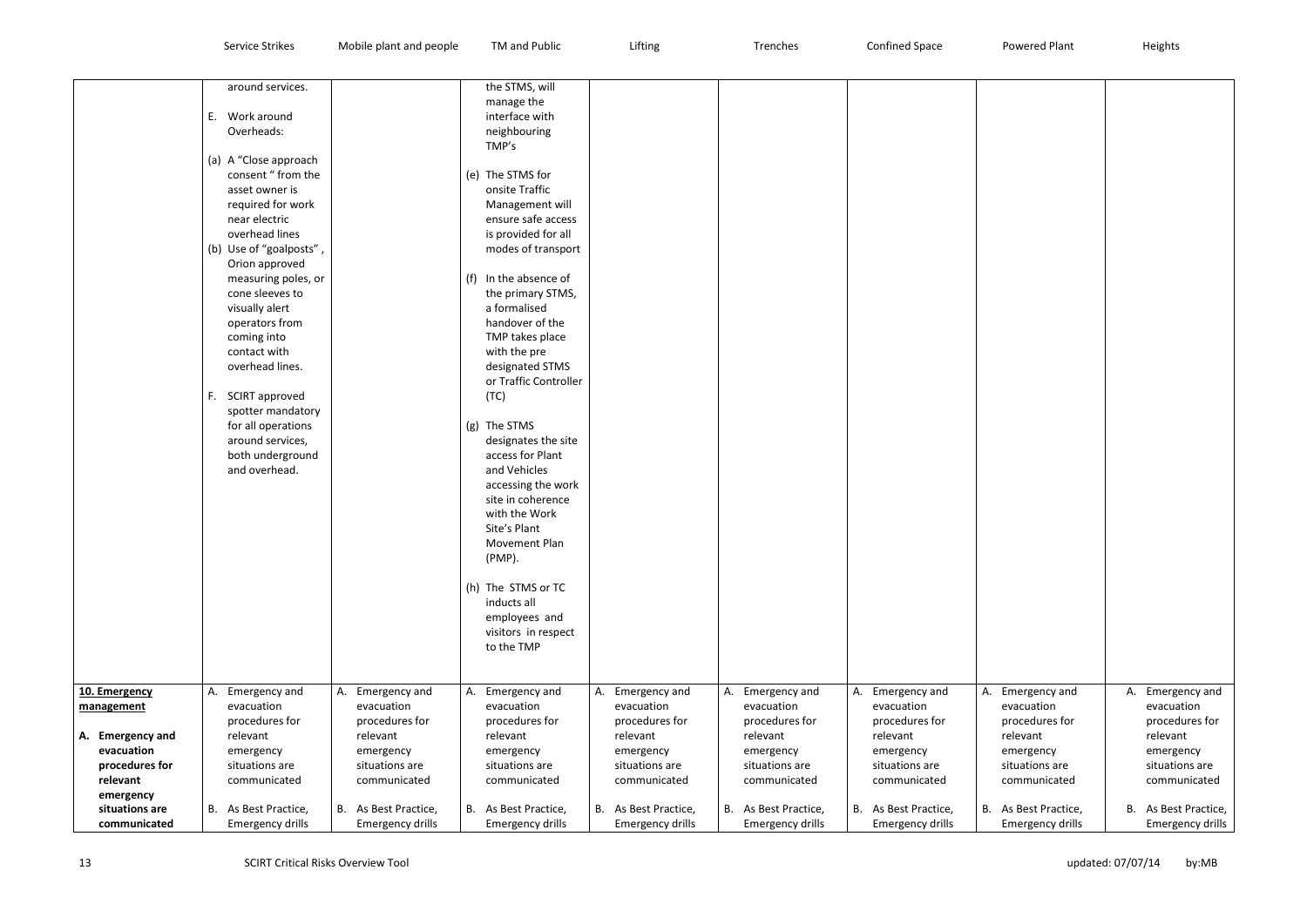|    |                                                                                                                                                                                                                                                                                                   | Service Strikes                                                                                                                          |                                                                                                                                                                                          |    | Mobile plant and people                                                                                                                                                                                                                                                                                                 |    | TM and Public                                                                                                                                                                                                                                                                                                           |    | Lifting                                                                                                                                                                                                                                                                                                                 |     | Trenches                                                                                                                                                                                                                                                                                                                     |    | <b>Confined Space</b>                                                                                                                                                                                                                                                                                                     |    | <b>Powered Plant</b>                                                                                                                                                                                                                                                                                                    |             | Heights                                                                                                                                                                                                                                                                                                                 |
|----|---------------------------------------------------------------------------------------------------------------------------------------------------------------------------------------------------------------------------------------------------------------------------------------------------|------------------------------------------------------------------------------------------------------------------------------------------|------------------------------------------------------------------------------------------------------------------------------------------------------------------------------------------|----|-------------------------------------------------------------------------------------------------------------------------------------------------------------------------------------------------------------------------------------------------------------------------------------------------------------------------|----|-------------------------------------------------------------------------------------------------------------------------------------------------------------------------------------------------------------------------------------------------------------------------------------------------------------------------|----|-------------------------------------------------------------------------------------------------------------------------------------------------------------------------------------------------------------------------------------------------------------------------------------------------------------------------|-----|------------------------------------------------------------------------------------------------------------------------------------------------------------------------------------------------------------------------------------------------------------------------------------------------------------------------------|----|---------------------------------------------------------------------------------------------------------------------------------------------------------------------------------------------------------------------------------------------------------------------------------------------------------------------------|----|-------------------------------------------------------------------------------------------------------------------------------------------------------------------------------------------------------------------------------------------------------------------------------------------------------------------------|-------------|-------------------------------------------------------------------------------------------------------------------------------------------------------------------------------------------------------------------------------------------------------------------------------------------------------------------------|
|    | <b>B.</b> As Best Practice,<br><b>Emergency drills</b><br>are carried out and<br>recorded every 6<br>months                                                                                                                                                                                       | months<br>C. Awareness of<br>employees on<br>appropriate<br>response in the                                                              | are carried out and<br>recorded every 6<br>event of striking<br>live electric strikes                                                                                                    |    | are carried out and<br>recorded every 6<br>months                                                                                                                                                                                                                                                                       |    | are carried out and<br>recorded every 6<br>months                                                                                                                                                                                                                                                                       |    | are carried out and<br>recorded every 6<br>months                                                                                                                                                                                                                                                                       |     | are carried out and<br>recorded every 6<br>months<br>The site Emergency<br>Procedure<br>considers<br>evacuation from a<br>trench                                                                                                                                                                                             | C. | are carried out and<br>recorded every 6<br>months<br>The site Emergency<br>Procedure<br>considers<br>evacuation from a<br>confined space                                                                                                                                                                                  |    | are carried out and<br>recorded every 6<br>months                                                                                                                                                                                                                                                                       |             | are carried out<br>and recorded<br>every 6 months<br>C. Emergency<br>procedure will<br>provide for<br>recovery of<br>someone<br>suspended on<br>fall arrest.                                                                                                                                                            |
|    | 11. Incident<br>management,<br>reporting and<br>investigation<br>A. The Return to<br><b>Work Process</b><br>following a<br>significant incident<br>must include the<br><b>Project Manager or</b><br>his representative<br>authorising return<br>to work when<br>satisfied that<br>remedial action | Strike or a<br>Incident, must<br>Manager or his<br>representative<br>to work when<br>satisfied that<br>been taken and<br>been initiated. | A. The Return to Work<br>Process following a<br><b>Recordable Service</b><br>Reportable Service<br>include the Project<br>authorising return<br>remedial action has<br>investigation has | А. | The Return to Work<br>Process following a<br>significant incident<br>must include the<br>Project Manager or<br>his representative<br>authorising return<br>to work when<br>satisfied that<br>remedial action has<br>been taken and<br>investigation has<br>been initiated.<br>B. A process is in<br>place to report and | Α. | The Return to Work<br>Process following a<br>significant incident<br>must include the<br>Project Manager or<br>his representative<br>authorising return<br>to work when<br>satisfied that<br>remedial action has<br>been taken and<br>investigation has<br>been initiated.<br>B. A process is in<br>place to report and | А. | The Return to Work<br>Process following a<br>significant incident<br>must include the<br>Project Manager or<br>his representative<br>authorising return<br>to work when<br>satisfied that<br>remedial action has<br>been taken and<br>investigation has<br>been initiated.<br>B. A process is in<br>place to report and | IA. | The Return to Work   A.<br>Process following a<br>significant incident<br>must include the<br>Project Manager or<br>his representative<br>authorising return<br>to work when<br>satisfied that<br>remedial action has<br>been taken and<br>investigation has<br>been initiated.<br>B. A process is in<br>place to report and |    | The Return to Work  <br>Process following a<br>significant incident<br>must include the<br>Project Manager or<br>his representative<br>authorising return<br>to work when<br>satisfied that<br>remedial action has<br>been taken and<br>investigation has<br>been initiated.<br>B. A process is in<br>place to report and | А. | The Return to Work<br>Process following a<br>significant incident<br>must include the<br>Project Manager or<br>his representative<br>authorising return<br>to work when<br>satisfied that<br>remedial action has<br>been taken and<br>investigation has<br>been initiated.<br>B. A process is in<br>place to report and | А.          | The Return to Work<br>Process following a<br>significant incident<br>must include the<br>Project Manager or<br>his representative<br>authorising return<br>to work when<br>satisfied that<br>remedial action has<br>been taken and<br>investigation has<br>been initiated.<br>B. A process is in<br>place to report and |
|    | has been taken<br>and investigation<br>has been initiated.<br>B. A process is in<br>place to report and<br>investigate<br>incidents and Near<br><b>Misses</b>                                                                                                                                     | B. A process is in<br>investigate<br>Misses.<br>C. A process is in<br>corrective and                                                     | place to report and<br>incidents and Near<br>place to close off                                                                                                                          | C. | investigate<br>incidents and Near<br><b>Misses</b><br>A process is in<br>place to close off<br>corrective and<br>preventive actions<br>D. Post incident D&A                                                                                                                                                             |    | investigate<br>incidents and Near<br>Misses.<br>(a) Incidents and Non-<br>conformances<br>involving Traffic<br>and the Public are<br>reported through<br>the Delivery Team's                                                                                                                                            |    | investigate<br>incidents and Near<br><b>Misses</b><br>C. A process is in<br>place to close off<br>corrective and<br>preventive actions<br>D. Post incident D&A                                                                                                                                                          |     | investigate<br>incidents and Near<br><b>Misses</b><br>C. A process is in<br>place to close off<br>corrective and<br>preventive actions<br>D. Post incident D&A                                                                                                                                                               |    | investigate<br>incidents and Near<br><b>Misses</b><br>C. A process is in<br>place to close off<br>corrective and<br>preventive actions<br>D. Post incident D&A                                                                                                                                                            |    | investigate<br>incidents and Near<br><b>Misses</b><br>C. A process is in<br>place to close off<br>corrective and<br>preventive actions<br>D. Post incident D&A                                                                                                                                                          | $C_{\cdot}$ | investigate<br>incidents and Near<br><b>Misses</b><br>A process is in<br>place to close off<br>corrective and<br>preventive actions<br>D. Post incident D&A                                                                                                                                                             |
| C. | A process is in<br>place to close off<br>corrective and<br>preventive actions                                                                                                                                                                                                                     | D. Post incident D&A                                                                                                                     | preventive actions.<br>testing as required                                                                                                                                               |    | testing as required<br>by the current<br><b>SCIRT D&amp;A policy</b>                                                                                                                                                                                                                                                    |    | <b>Traffic Manager</b><br>(b) An incident<br>resulting in a crash<br>involving a road                                                                                                                                                                                                                                   |    | testing as required<br>by the current<br><b>SCIRT D&amp;A policy</b>                                                                                                                                                                                                                                                    |     | testing as required<br>by the current<br><b>SCIRT D&amp;A policy</b>                                                                                                                                                                                                                                                         |    | testing as required<br>by the current<br><b>SCIRT D&amp;A policy</b>                                                                                                                                                                                                                                                      |    | testing as required<br>by the current<br><b>SCIRT D&amp;A policy</b>                                                                                                                                                                                                                                                    |             | testing as required<br>by the current<br><b>SCIRT D&amp;A policy</b>                                                                                                                                                                                                                                                    |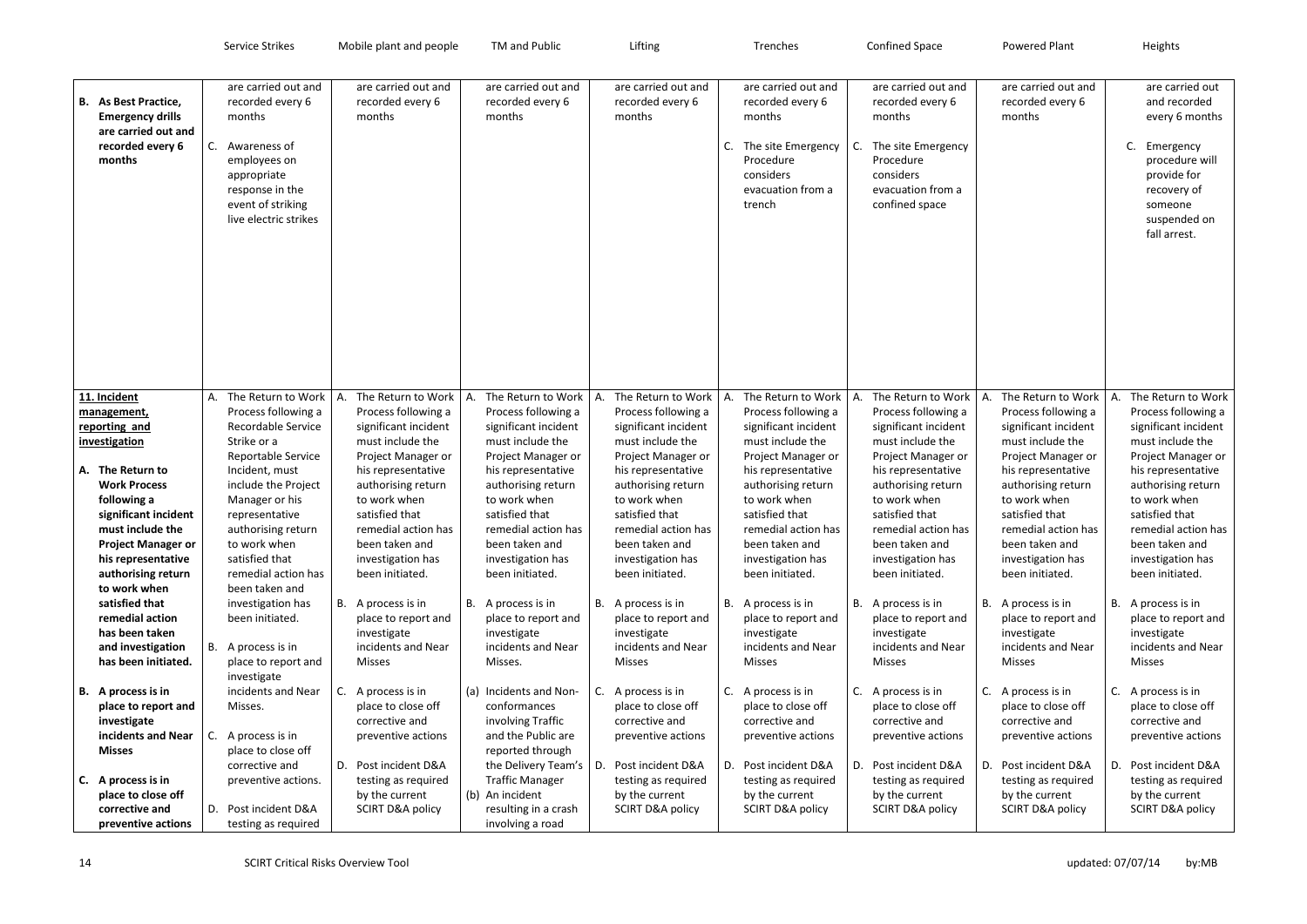|                                                                                                                                                                                                                  | Service Strikes                                                                                                                                                                                                                                                                        | Mobile plant and people                                                                                                                                                                                                                                                                                                                                                                                                                    | TM and Public                                                                                                                                                                                                                                                                                                                                                                                                                                                                                                    | Lifting                                                                                                                                                                  | Trenches                                                                                                                                                                                                                           | <b>Confined Space</b>                                                                                     | <b>Powered Plant</b>                                                                                                                                                                           | Heights                                                                                                                                                                                                                                                                                                                                                                      |
|------------------------------------------------------------------------------------------------------------------------------------------------------------------------------------------------------------------|----------------------------------------------------------------------------------------------------------------------------------------------------------------------------------------------------------------------------------------------------------------------------------------|--------------------------------------------------------------------------------------------------------------------------------------------------------------------------------------------------------------------------------------------------------------------------------------------------------------------------------------------------------------------------------------------------------------------------------------------|------------------------------------------------------------------------------------------------------------------------------------------------------------------------------------------------------------------------------------------------------------------------------------------------------------------------------------------------------------------------------------------------------------------------------------------------------------------------------------------------------------------|--------------------------------------------------------------------------------------------------------------------------------------------------------------------------|------------------------------------------------------------------------------------------------------------------------------------------------------------------------------------------------------------------------------------|-----------------------------------------------------------------------------------------------------------|------------------------------------------------------------------------------------------------------------------------------------------------------------------------------------------------|------------------------------------------------------------------------------------------------------------------------------------------------------------------------------------------------------------------------------------------------------------------------------------------------------------------------------------------------------------------------------|
|                                                                                                                                                                                                                  |                                                                                                                                                                                                                                                                                        |                                                                                                                                                                                                                                                                                                                                                                                                                                            |                                                                                                                                                                                                                                                                                                                                                                                                                                                                                                                  |                                                                                                                                                                          |                                                                                                                                                                                                                                    |                                                                                                           |                                                                                                                                                                                                |                                                                                                                                                                                                                                                                                                                                                                              |
| D. Post incident D&A<br>testing as required<br>by the current<br><b>SCIRT D&amp;A policy</b><br>E. All employees<br>involved in the<br>operation are held<br>accountable to<br><b>Delivery Team</b><br>processes | by the current<br>SCIRT D&A policy of<br>Delivery Team and<br>Sub-Contractor<br>employees<br>involved in the<br>immediate event if<br>a service was hit or<br>compromised<br>E. All employees<br>involved in the<br>operation are held<br>accountable to<br>Delivery Team<br>processes | All employees<br>Е.<br>involved in the<br>operation are held<br>accountable to<br>Delivery Team<br>processes                                                                                                                                                                                                                                                                                                                               | user, or damage to<br>any installed Traffic<br>Management<br>Device (TMD),<br>vehicles, plant or<br>injury to a person<br>must be reported<br>within 24 hours<br>(Ref: CoPTTM) to<br>the SCIRT IST traffic<br>manager.<br>C.<br>A process is in<br>place to close off<br>corrective and<br>preventive actions<br>D. Post incident D&A<br>testing as required<br>by the current<br><b>SCIRT D&amp;A policy</b><br>All employees<br>Ε.<br>involved in the<br>operation are held<br>accountable to<br>Delivery Team | E. All employees<br>involved in the<br>operation are held<br>accountable to<br>Delivery Team<br>processes                                                                | E. All employees<br>involved in the<br>operation are held<br>accountable to<br>Delivery Team<br>processes                                                                                                                          | E. All employees<br>involved in the<br>operation are held<br>accountable to<br>Delivery Team<br>processes | E. All employees<br>involved in the<br>operation are held<br>accountable to<br>Delivery Team<br>processes                                                                                      | E. All employees<br>involved in the<br>operation are held<br>accountable to<br>Delivery Team<br>processes                                                                                                                                                                                                                                                                    |
| 12. Useful documents<br>A. Approved Codes Of<br><b>Practice</b><br><b>B.</b> Best Practice<br><b>Guidelines</b><br>C. WorkSafe website<br>D. Regulations                                                         | A. Guide for Safety<br>with underground<br>services (OSH -<br>latest version)<br>B. WorkSafe factsheet<br>: Safe digging<br>practices-<br>underground<br>services                                                                                                                      | A. Accepted Codes of<br>Practice:<br>(a) Australian COP for<br>Mobile Plant<br>(b) ACOP Operator<br>Protective<br>Structures on self-<br>propelled mobile<br>mechanical plant<br>(OSH-latest<br>version)<br><b>B.</b> Best Practice<br>Guidelines<br>(a) Guidelines for<br>working around<br>mobile plant (NZTA<br>$-$ draft)<br>(b) Best practice<br>guidelines for<br>demolition in New<br>Zealand (WorkSafe<br>- latest version)<br>(c) | processes<br>A. XXXX<br><b>B.</b> Best Practice<br>Guidelines<br>(a) CoPTTM (NZTA -<br>latest version)<br>C. Local operating<br>procedures (CTOC-<br>latest version)                                                                                                                                                                                                                                                                                                                                             | A. Accepted Codes of<br>Practice:<br>(a) ACOP for Cranes<br>(WorkSafe-latest<br>version)<br>(b) ACOP for Load -<br>lifting Rigging<br>(WorkSafe-latest<br>version)<br>В. | A. Accepted Codes of<br>Practice:<br>(a) ACOP for Safety in<br><b>Excavations and</b><br>Shafts for<br>foundations<br>(WorkSafe-latest<br>version)<br>B. WorkSafe factsheet<br>: Preventing Trench<br>$collapses -$<br>excavations | A. Australian Standard<br>for Confined<br>Spaces (AS 2865 -<br>latest version)<br>В.                      | A. Accepted Codes of<br>Practice:<br>(a) ACOP power<br>actuated hand held<br>fastening tools<br>(WorkSafe-latest<br>version)<br>(b) ACOP Pressure<br>equipment<br>(WorkSafe-latest<br>version) | A. Accepted Codes of<br>Practice:<br>(a) ACOP Power<br>operated Elevating<br><b>Work Platforms</b><br>(WorkSafe - latest<br>version)<br><b>B.</b> Best Practice<br>Guidelines<br>(a) Best Practice<br>Guidelines for<br>working-height<br>(WorkSafe-latest<br>version)<br>(b) Best practice<br>guideline for<br>scaffolding in New<br>Zealand (WorkSafe<br>- latest version) |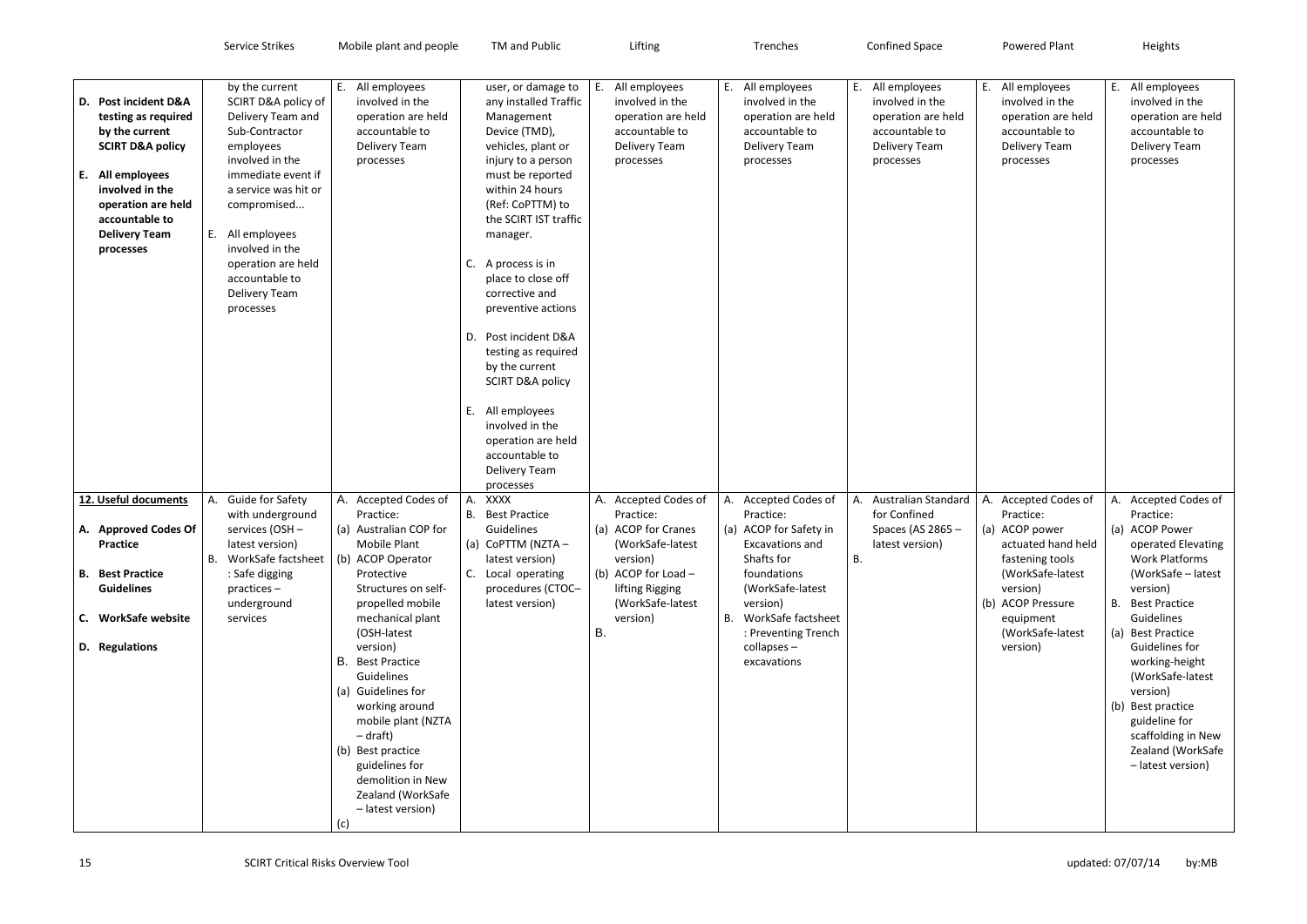Service Strikes Mobile plant and people TM and Public Lifting Lifting Trenches Confined Space Powered Plant Heights

| 13. SCIRT resources | Design Guideline 05<br>А.<br>"Utilities<br>coordination &<br>subsurface utilities<br>information".<br>NOR 23 "Utilities<br>В.<br>coordination & sub<br>surface utilities<br>information"<br>Utility marking<br>C.<br>standards | A. SCIRT minimum<br>requirements for<br>plant<br><b>B.</b> Plant Risk<br><b>Assessment Matrix</b> |  | A. Confined Space<br>Identification<br>Worksheet (in<br>progress) |
|---------------------|--------------------------------------------------------------------------------------------------------------------------------------------------------------------------------------------------------------------------------|---------------------------------------------------------------------------------------------------|--|-------------------------------------------------------------------|
|                     | requirement                                                                                                                                                                                                                    |                                                                                                   |  |                                                                   |

| А. | <b>SCIRT NOR Public</b><br>Safety fencing and<br>Edge protection |
|----|------------------------------------------------------------------|
|    |                                                                  |

### **14. Acronyms and definitions**

| <u>Source</u>                                               |
|-------------------------------------------------------------|
| Department of Labour, NZ.                                   |
| http://www.dol.govt.nz/workplace/knowledgebase/item/1469    |
| Environmental Protection Agency, NZ                         |
| http://www.epa.govt.nz/publications-                        |
| resources/publications/codes-of-practice/pages/default.aspx |
| <b>SCIRT</b> internal                                       |
|                                                             |
| <b>SCIRT</b> internal                                       |
|                                                             |
| Orion. http://www.oriongroup.co.nz/your-                    |
| network/safety/close-approach-consents.aspx                 |
| NZTA http://www.nzta.govt.nz/resources/traffic-control-     |
| devices-manual/definitions.html#r                           |
|                                                             |
| WorkSafe NZ                                                 |
|                                                             |
| <b>SCIRT</b> internal                                       |
| AS 2865-2009 (Australian Standard Confined Space)           |
|                                                             |
|                                                             |
|                                                             |
|                                                             |
|                                                             |
|                                                             |
|                                                             |
| <b>SCIRT</b> internal                                       |
|                                                             |
|                                                             |
|                                                             |

| 27. ACTON , MIS GITG GENERAL A |             |                                                                                                                                |                             |
|--------------------------------|-------------|--------------------------------------------------------------------------------------------------------------------------------|-----------------------------|
| <b>Term</b>                    | Acronym     | <b>Definition</b>                                                                                                              | <b>Source</b>               |
| Approved Code Of               | <b>ACOP</b> | Approved Codes of Practice are documents that offer an approved method of achieving compliance with regulatory                 | Department of Labour, NZ.   |
| Practice                       |             | requirements. A code of practice will tell you how to meet the regulation requirements and controls in a way that is legally   | http://www.dol.govt.nz/wo   |
|                                |             | defensible. They are not mandatory and other ways of meeting the requirements can be adopted instead.                          | Environmental Protection A  |
|                                |             |                                                                                                                                | http://www.epa.govt.nz/pu   |
|                                |             |                                                                                                                                | resources/publications/cod  |
| Authorised                     |             | Employee trained and given the means and delegated authority to assume accountability for a task.                              | <b>SCIRT</b> internal       |
| Accountable person             |             |                                                                                                                                |                             |
| Christchurch Traffic           | <b>CTOC</b> | CTOC is the Road Controlling Authority (RCA) in charge of administering Temporary Traffic Management for the Christchurch      | <b>SCIRT</b> internal       |
| <b>Operations Centre</b>       |             | City and Banks Peninsula area.                                                                                                 |                             |
| Close approach                 |             | A Consent issued by the Electricity Asset Owner which will set out the minimum safe approach distances and any other safety    | Orion. http://www.oriongro  |
| consent                        |             | measures for working near overhead lines.                                                                                      | network/safety/close-appro  |
| Code of Practice for           | CoPTTM      | The NZ Transport Agency (NZTA) Traffic control devices manual Part 8 Code of practice for temporary traffic management         | NZTA http://www.nzta.gov    |
| Temporary Traffic              |             | describes best practice for the safe and efficient management and operation of temporary traffic management (TTM) on all       | devices-manual/definitions  |
| Management                     |             | roads in New Zealand.                                                                                                          |                             |
| Competent person               |             | Means a person who has acquired, through a combination of training and qualification or experience, the knowledge and          | WorkSafe NZ                 |
|                                |             | skills to perform the task required                                                                                            |                             |
| Construction crew              |             | Crew of employees working for a contractor to construct SCIRT work                                                             | <b>SCIRT</b> internal       |
| Confined space                 |             | An enclosed or partially enclosed space that is not intended or designed primarily for human occupancy, within which there     | AS 2865-2009 (Australian St |
|                                |             | is a risk of one or more of the following:                                                                                     |                             |
|                                |             |                                                                                                                                |                             |
|                                |             | (a) An oxygen concentration outside the safe oxygen range.                                                                     |                             |
|                                |             | (b) A concentration of airborne contaminant that may cause impairment, loss of consciousness or asphyxiation.                  |                             |
|                                |             | (c) A concentration of flammable airborne contaminant that may cause injury from fire or explosion.                            |                             |
|                                |             | (d) Engulfment in a stored free-flowing solid or a rising level of liquid that may cause suffocation or drowning.              |                             |
|                                |             |                                                                                                                                |                             |
| Critical Risk (Safety)         |             | Circumstances under our control that may be Immediately Dangerous to Life or Health (IDLH) for our staff, contractors or the   | <b>SCIRT</b> internal       |
|                                |             | public. If not managed, these circumstances could cause traumatic injuries or death. The term immediately dangerous            |                             |
|                                |             | excludes circumstances from critical risk that are chronic or cumulatively harmful in nature. These non-critical risks are not |                             |
|                                |             | immediately Dangerous to Life or Health and therefore managed through our normal risk management and mitigation                |                             |
|                                |             | processes.                                                                                                                     |                             |
| Delivery Team ECI              |             | Generally a Project Engineer, Project Manager or ECI coordinator knowledgeable in the subject matter and involved in the ECI   | <b>SCIRT</b> internal       |
| representative                 |             | process on behalf of his/ her delivery team                                                                                    |                             |
| Design Team                    |             | SCIRT Team in charge of producing the design for projects                                                                      | <b>SCIRT</b> internal       |
| Dogman                         |             | Trained according to Unite standard for lifting                                                                                | <b>SCIRT</b> internal       |
|                                |             |                                                                                                                                |                             |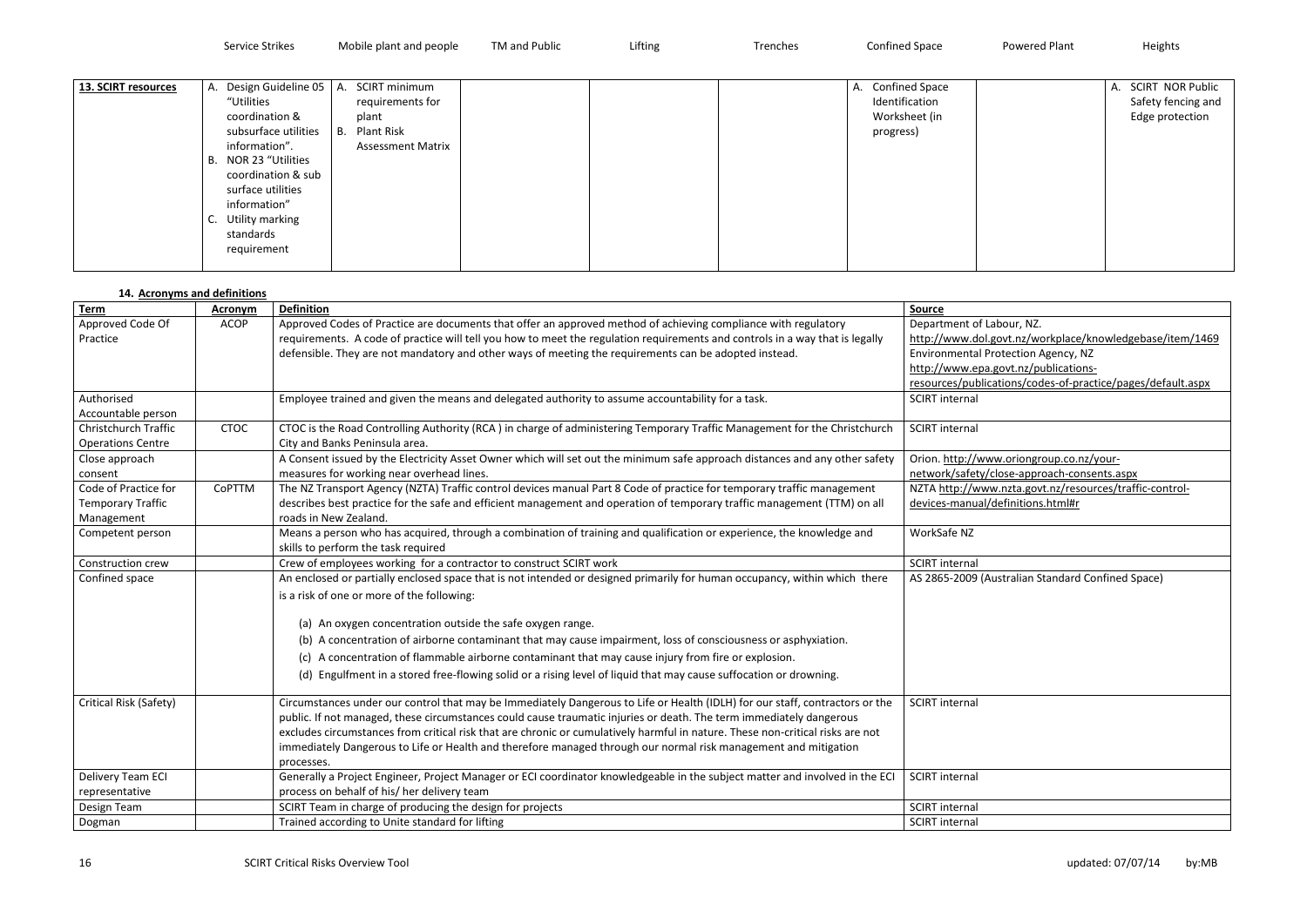| SCIRT Internal                                                          |
|-------------------------------------------------------------------------|
|                                                                         |
| <b>SCIRT</b> internal                                                   |
|                                                                         |
| <b>SCIRT</b> internal                                                   |
| <b>SCIRT</b> internal                                                   |
|                                                                         |
|                                                                         |
|                                                                         |
|                                                                         |
| Work Safe Victoria http://www.worksafe.vic.gov.au/safety-and-           |
| prevention/health-and-safety-topics/job-safety-analysis                 |
|                                                                         |
|                                                                         |
| CTOC. More info: http://tmpforchch.co.nz/downloads/ctoc-                |
| local-operating-procedures-lops/                                        |
|                                                                         |
|                                                                         |
| <b>SCIRT</b> internal                                                   |
| New Zealand Electrical Code of Practice for High voltage live           |
| line work<br>http://www.med.govt.nz/energysafety/documents/legislation- |
| policy/electricity-act-regulations-codes/standards-and-codes-           |
| of-practice/                                                            |
| <b>SCIRT</b> internal                                                   |
| <b>SCIRT</b> internal                                                   |
|                                                                         |
| <b>SCIRT</b> internal                                                   |
|                                                                         |
| ACOP (code of practice) for Safety in Excavations and Shafts for        |
| Foundations                                                             |
| <b>SCIRT</b> internal                                                   |
| HSE UK http://www.hse.gov.uk/coshh/basics/permits.htm                   |
|                                                                         |
|                                                                         |
|                                                                         |
|                                                                         |
|                                                                         |
| <b>SCIRT</b> internal                                                   |
|                                                                         |
|                                                                         |
| <b>SCIRT</b> internal                                                   |
|                                                                         |
| <b>SCIRT</b> internal                                                   |
|                                                                         |
| <b>SCIRT</b> internal                                                   |
|                                                                         |
| <b>SCIRT</b> internal                                                   |
|                                                                         |

| Drop Zone                                   |                | Restricted access area directly underneath the load                                                                                                                                                                                                                                                                                                                                                                                                                                                                                                                                                                                                                                                      | <b>SCIRT</b> internal                                                                                                                                                                                                     |
|---------------------------------------------|----------------|----------------------------------------------------------------------------------------------------------------------------------------------------------------------------------------------------------------------------------------------------------------------------------------------------------------------------------------------------------------------------------------------------------------------------------------------------------------------------------------------------------------------------------------------------------------------------------------------------------------------------------------------------------------------------------------------------------|---------------------------------------------------------------------------------------------------------------------------------------------------------------------------------------------------------------------------|
| Drug and Alcohol                            | <b>D&amp;A</b> |                                                                                                                                                                                                                                                                                                                                                                                                                                                                                                                                                                                                                                                                                                          |                                                                                                                                                                                                                           |
| Employees                                   |                | Personnel conducting work on or for SCIRT projects, as opposed to the general public. Includes Delivery Team and<br>subcontractor staff.                                                                                                                                                                                                                                                                                                                                                                                                                                                                                                                                                                 | <b>SCIRT</b> internal                                                                                                                                                                                                     |
| <b>Early Contractor</b>                     | ECI            | SCIRT process by which Delivery Teams get involved and contribute to the design and constructability of a Project.                                                                                                                                                                                                                                                                                                                                                                                                                                                                                                                                                                                       | <b>SCIRT</b> internal                                                                                                                                                                                                     |
| Involvement                                 |                |                                                                                                                                                                                                                                                                                                                                                                                                                                                                                                                                                                                                                                                                                                          |                                                                                                                                                                                                                           |
| <b>Exclusion Zone</b>                       |                | An Exclusion Zone is a restricted access area around mobile plant and vehicular traffic (or may even be defined as the entire<br>Worksite). Persons on foot can only enter an exclusion zone if authorised to do so and if the necessary safety controls are in<br>place. Exclusion zones around operating mobile plant must have a minimum separation distance (eg. three meters) which<br>would be increased in accordance with the speed and size of the mobile plant/vehicles and any attachments used or loads<br>carried                                                                                                                                                                           | <b>SCIRT</b> internal                                                                                                                                                                                                     |
| Job Safety and<br>Environmental<br>Analysis | <b>JSEA</b>    | Job Safety Analysis (JSA) simply means looking at the work task and considering what is the safest way to complete it. It is a<br>way of becoming aware of the hazards involved in doing the job and taking action to prevent an injury.<br>The JSA process is suitable for different trades do different tasks, and need not require enormous amounts of time or use<br>endless pieces of paper.                                                                                                                                                                                                                                                                                                        | Work Safe Victoria http://www.worksafe.vic.gov.au/safety-and<br>prevention/health-and-safety-topics/job-safety-analysis                                                                                                   |
| <b>Local Operating</b><br>Procedures        | LOP            | Outlines the Christchurch Traffic Operations Centre (CTOC)'s view on Temporary Traffic Management (TTM) applications<br>within the area administered by CTOC (Christchurch City and Banks Peninsula). The NZTA Code of Practice for Temporary<br>Traffic Management (CoPTTM) is the primary reference standard, and LOP document explain variations to CoPTTM that CCC<br>and NZTA consider to be acceptable in our area.                                                                                                                                                                                                                                                                                | CTOC. More info: http://tmpforchch.co.nz/downloads/ctoc-<br>local-operating-procedures-lops/                                                                                                                              |
| Logbook (Operator's)                        |                | A record kept by an operator of the hours worked on each type of plant (model, make, etc.) operated by him/her.                                                                                                                                                                                                                                                                                                                                                                                                                                                                                                                                                                                          | <b>SCIRT</b> internal                                                                                                                                                                                                     |
| Minimum Approach<br>Distance                | MAD            | Means the minimum distances when approaching live conductors that shall apply to any person who is not a competent live<br>line line-worker, and include conductive material carried by them, vehicles, and mobile plant.                                                                                                                                                                                                                                                                                                                                                                                                                                                                                | New Zealand Electrical Code of Practice for High voltage live<br>line work<br>http://www.med.govt.nz/energysafety/documents/legislation-<br>policy/electricity-act-regulations-codes/standards-and-codes-<br>of-practice/ |
| <b>Mobile Plant</b>                         |                | Self-propelled mobile plant and equipment that is used for transport, operation and maintenance.                                                                                                                                                                                                                                                                                                                                                                                                                                                                                                                                                                                                         | <b>SCIRT</b> internal                                                                                                                                                                                                     |
| No Go Zone                                  | <b>NGZ</b>     | The No Go Zone (NGZ) is a defined prohibited area. There is no authorisation attainable to enter a No Go Zone. All mobile                                                                                                                                                                                                                                                                                                                                                                                                                                                                                                                                                                                | <b>SCIRT</b> internal                                                                                                                                                                                                     |
|                                             |                | plant / equipment and vehicles must STOP / cease operation immediately if a person on foot enters a NGZ.                                                                                                                                                                                                                                                                                                                                                                                                                                                                                                                                                                                                 |                                                                                                                                                                                                                           |
| Original Equipment<br>Manufacturer          | <b>OEM</b>     | Makes equipment or components that are then marketed by its client, another manufacturer or a reseller, usually under that<br>reseller's own name.                                                                                                                                                                                                                                                                                                                                                                                                                                                                                                                                                       | <b>SCIRT</b> internal                                                                                                                                                                                                     |
| Open excavations                            |                | Open excavations are wider than trenches and include foundations, building sites and the like                                                                                                                                                                                                                                                                                                                                                                                                                                                                                                                                                                                                            | ACOP (code of practice) for Safety in Excavations and Shafts for<br>Foundations                                                                                                                                           |
| Operator                                    |                | Employee whose role is to operate mobile plant, machinery, vehicles, powered plant.                                                                                                                                                                                                                                                                                                                                                                                                                                                                                                                                                                                                                      | <b>SCIRT</b> internal                                                                                                                                                                                                     |
| Permit to Work                              | PTW            | Where proposed work is identified as having a high risk, strict controls are required. The permit-to-work is a documented<br>procedure that authorises certain people to carry out specific work within a specified time frame. It sets out the precautions<br>required to complete the work safely, based on a risk assessment. It describes what work will be done and how it will be<br>done; the latter can be detailed in a 'method statement'.<br>Note: The Christchurch City Council has introduced the Permit to Work (PtW) system for works on the water supply and<br>wastewater networks. See more information :<br>http://www.ccc.govt.nz/business/constructiondevelopment/permittowork.aspx | HSE UK http://www.hse.gov.uk/coshh/basics/permits.htm                                                                                                                                                                     |
| <b>Plant Movement Plan</b>                  | <b>PMP</b>     | Document produced at the planning stage of a Project. It is used to organise the Work Site and includes: the movement of<br>Mobile Plant in relation to employees, loading and unloading zones, sites access and egress, site offices, storage and stockpile<br>areas, etc.                                                                                                                                                                                                                                                                                                                                                                                                                              | <b>SCIRT</b> internal                                                                                                                                                                                                     |
| Project Engineer                            |                | Employee whose role is Project Engineer. Generally in SCIR, this involves the planning and management of a Project from ECI<br>to construction                                                                                                                                                                                                                                                                                                                                                                                                                                                                                                                                                           | <b>SCIRT</b> internal                                                                                                                                                                                                     |
| Reportable Service<br>Near Miss             |                | I didn't make contact, but under slightly different circumstances I could easily have done so.                                                                                                                                                                                                                                                                                                                                                                                                                                                                                                                                                                                                           | <b>SCIRT</b> internal                                                                                                                                                                                                     |
| Reportable Service<br>Incident              |                | I made contact with the service sheath but on inspection I had not penetrated the sheath or compromised the service.                                                                                                                                                                                                                                                                                                                                                                                                                                                                                                                                                                                     | <b>SCIRT</b> internal                                                                                                                                                                                                     |
| Recordable Service<br>Strike                |                | The service sheath was penetrated and/ or compromised                                                                                                                                                                                                                                                                                                                                                                                                                                                                                                                                                                                                                                                    | <b>SCIRT</b> internal                                                                                                                                                                                                     |